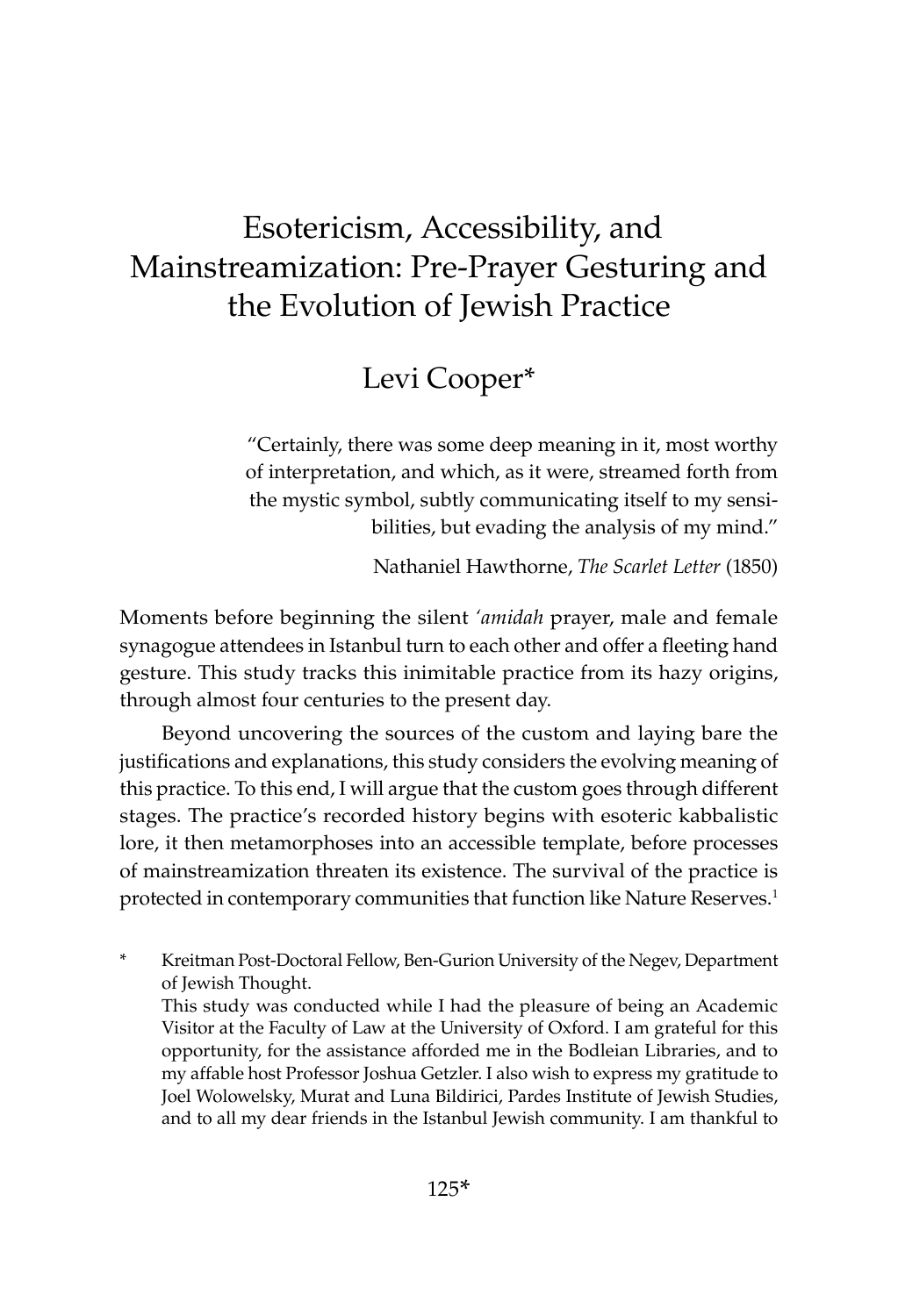#### Levi Cooper 126<sup>\*</sup>

### I. Waving today

The pre-'*amidah* wave is practiced today in numerous synagogues in Istanbul, both on the European side and the Anatolian side of the city. People can be seen gesturing to each other before the silent prayerin *Etz Ahayim* in Ortaköy, Bet Yisrael in Sisli, *Neve Shalom* in the old Galata neighborhood, *Hemdat Israel* in Kadıköy – Haydarpaşa, and *Bet El* in Caddebostan.<sup>2</sup> The wave involves holding up the hand with fingers pointing up and the palm angled inwards towards the gesturer, and moving the hand slowly back and forwards three or four times, while making eye contact with others in the synagogue.

On Thursday, March 26, 2015, Turkey and its Jewish community celebrated the rededication of the grand synagogue in Edirne. This synagogue – *Kal Kadosh ha-Gadol*, or as it is known in Turkish *Büyük Sinagogu* – had lain in ruins, but after extensive renovation the magnificent building was restored to its former glory. Edirne has an illustrious Jewish history: Rabbi Yosef Karo (1488–1575), author of the seminal *Shulḥan 'arukh* and other important works, taught for a time in what was then known as Adrianople. It was in this city that Karo, together with Rabbi Shelomo Alkabetz (ca.1500–1576/7) – renowned author of the *Lekha dodi* Sabbath poem – shaped the all-night vigil known

Morris Arking, Rabbi Ari Azancot, Murray J. Mizrachi, and Abraham Sacca for their input and assistance regarding the Aleppo tradition. I am indebted to Yosef Avivi for his assistance, guidance, and encouragement in tracking down and deciphering the kabbalistic manuscripts. My thanks also go to scholars who offered sage advice on drafts: Uri Ehrlich, Nissim Leon, Zvi Leshem, Amihai Radzyner, Uri Safrai, and Zvi Zohar.

Translations are my own; brackets in citations indicate my additions and explanatory notes, while parentheses in citations appear in the original.

- 1 I have had opportunities to consider this custom and present preliminary findings in different contexts. See Levi Cooper, *Relics for the Present*, vol. 1 (New Milford: Maggid Books, 2012), 110–12, where I discussed the practice while ruminating on the contemporary significance of a talmudic passage. As I tracked down the sources used in this study I documented the journey in a series of podcasts that can be accessed at http://elmad.pardes.org/topic/the-maggid-of-melbournespeaks, and then narrated the tale of discovery in Levi Cooper, "The Turkish Gesture: A Custom in Danger of Extinction," *Jewish Educational Leadership* 15, no. 1 (2016): 48–55. This study is a fuller and more accurate presentation and an attempt to understand the significance of the evolution of the prayer gesture.
- 2 I observed the gesture during a series of trips to Istanbul: January 9–15, 2014; March 23–29, 2015; January 12–17, 2016; February 14–19, 2017.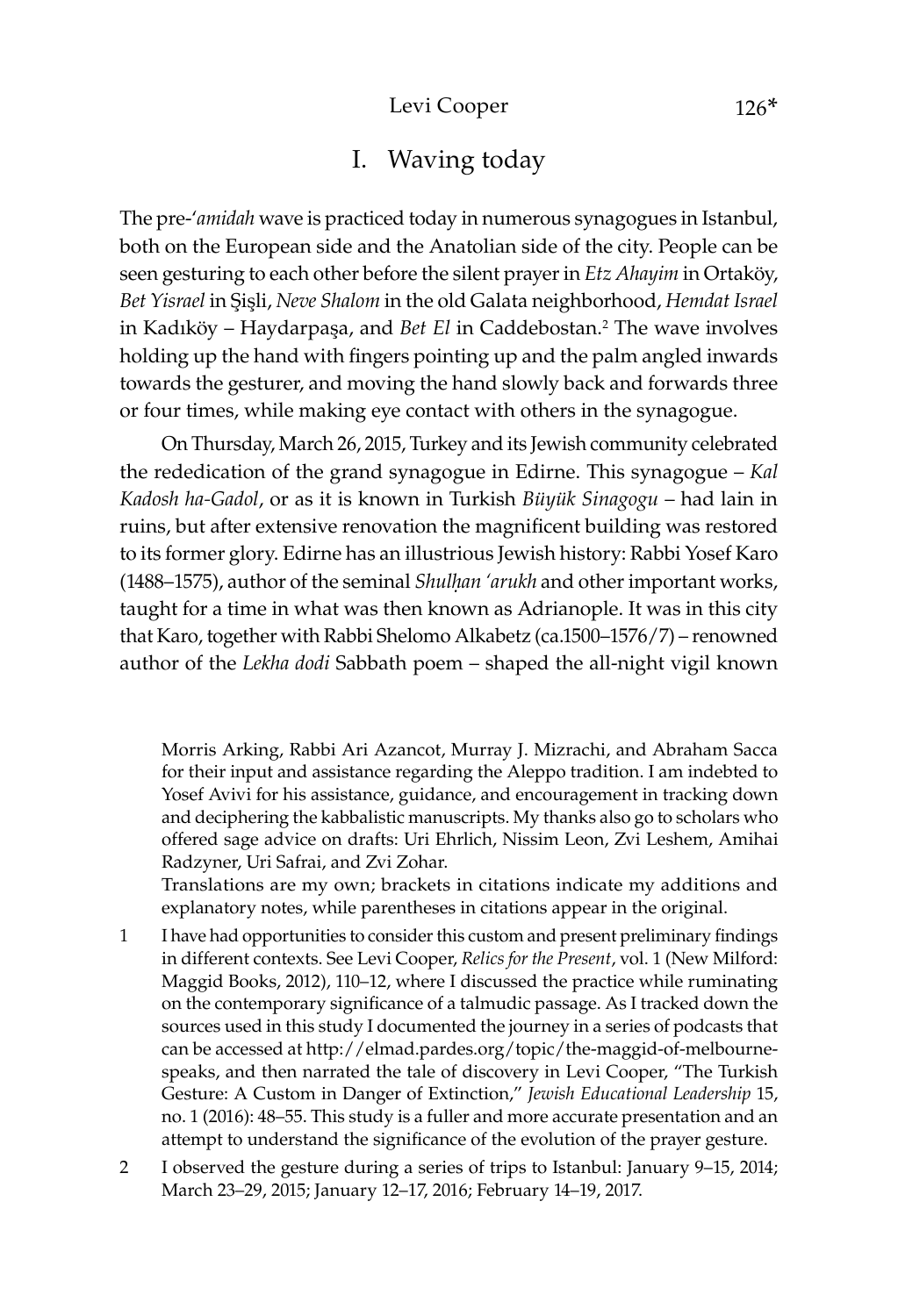as *Tiqqun leil shavu'ot*. The famed Safed kabbalist and biblical commentator, Rabbi Moshe Alsheikh (1508–1593), was born in this city.

For the reopening of the synagogue – an event widely covered by the press – many people travelled to Edirne from Istanbul and from outside Turkey. The day-long festivities began with early morning prayers in the synagogue, and here too people silently gestured to each other before beginning the *'amidah* prayer.

The custom is not confined to Turkey: waving before the *'amidah* prayer is practiced in Syrian synagogues in America, Argentina, and elsewhere. Notwithstanding the fact that the practice can be seen in significant synagogues across the world, the custom and its meaning – original and imputed – have not been widely documented.3

### II. Rabbi Natan Shapira

The earliest known record of the practice appears in the writings of the seventeenth century kabbalist, Rabbi Natan Shapira (d. 1662). Shapira hailed from Kraków, but moved to Jerusalem where he served as the rabbi of the Ashkenazi community in the Holy City. In 1655 he was sent by the Jerusalem community to Italy, Germany, and Holland in order to raise money. After

3 On hand gestures and movement in prayer, see Friedrich Heiler, *Das Gebet. Eine religionsgeschichtliche und religionspsychologische Untersuchung* (München: E. Reinhardt, 1919), 98–109; translated and abridged under the title *Prayer: A Study in the History and Psychology of Religion* (Oxford: Oneworld, 1997), 40–42. On the cultural and religious significance of hand gestures generally, see J. A. MacCulloch, "Hand," in *Encyclopædia of Religion and Ethics*, ed. James Hastings (Edinburgh: T & T Clark, 1908–1927), 6:496–98; Frederick Mathewson Denny, "Hands," in *Encyclopedia of Religion*, editor-in-chief of first edition Mircea Eliade, 1987; 2nd ed., edited by Lindsay Jones (Detroit: Macmillan Reference USA, 2005), 6:3769–71; idem, "Postures and Gestures," in *Encyclopedia of Religion*, 11:7341–45. For analysis of Jewish prayer gestures, see Uri Ehrlich, *Kol 'atsmotay tomarnah: Ha-safah ha-lo milulit shel ha-tefilla* (Jerusalem: Magnes, 1999; 2nd ed., 2003), translated into English and published under the title *The Nonverbal Language of Prayer: A New Approach to Jewish Liturgy*, trans. Dena Ordan (Tübingen: Mohr Siebeck, 2004); Moshe Hallamish, *Studies in Kabbalah and Prayer* (Beer Sheva: Ben-Gurion University of the Negev, 2012), 390–417 (Hebrew).

On symbolism of hand gestures in Judaism unconnected to prayer – that is, in legal, exegetical, and narrative contexts – see Catherine Hezser, *Rabbinic Body Language: Non-Verbal Communication in Palestinian Rabbinic Literature of Late Antiquity* (Leiden: Brill, 2017), 168–83.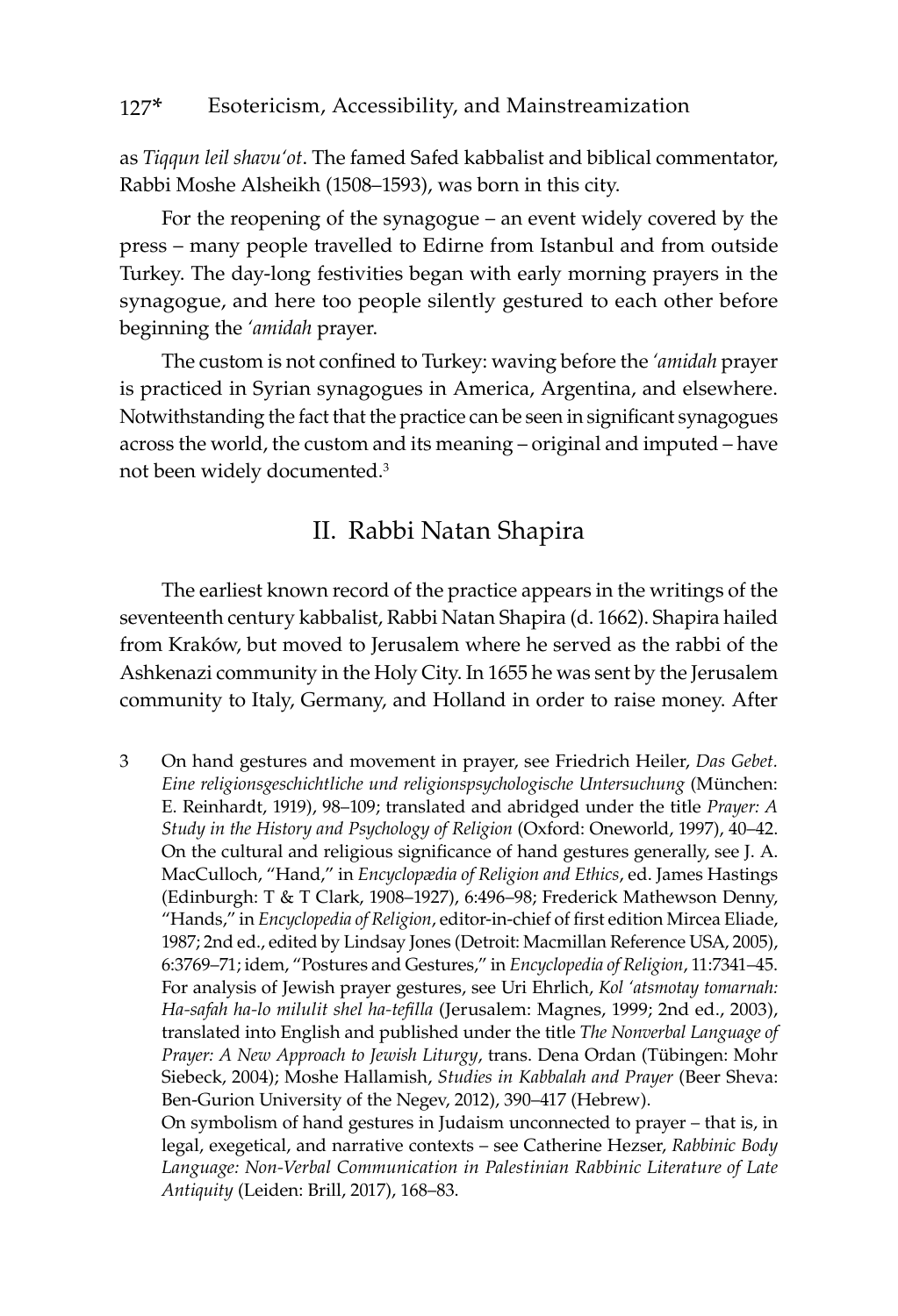CONSCIENCE CALGINALI DIALA MECARE CARR de prosecutos כבלים אונינאים בי בן דומרו לבינה הוסמך ועולב וען הנוקבא יזעיב לבא הלבטי ala usanis np cruse (125) post por עבונ בא ביבורים  $\overline{L}$ יון עם לפ שנתר  $L$ <sub> $H$ </sub> $t$ <sup> $H$ </sup> $T$  $H$  $T$  $T$  $T$ בנברלה מעמפידין  $l$  book  $\omega$  $1522$   $181$ unce receiv حطحده وقودم Avenuau/verso الاراه احطه المؤتم வயல் சம עולם בהכלב עב  $\epsilon$ ه در ساده منکده کردوراد ร์งเกษรี อาวล เมล 723.50 710 18/1 ~ *o* a y ba y HLa 'e  $m$ us suse 71722 226 Amossissus ulm  $k_2$ ورده مبر دنه פסירים במשועם בין נגבע לעשות בן לשבונה בעותרב במתורי הנענר להבואה עס דועוב SyLUMOULOUS ציריבס ואינט יולעבר อาเกรษาอาจมนอ  $112332$ Je sur

The Bodleian Library, University of Oxford, MS Opp. 115

returning to Jerusalem, Shapira once again set out for Italy where he spent his final years before he died in Reggio. Shapira – often referred to as Natan Shapira the Jerusalemite – was an important figure in the transmission and transcription of the teachings of the great Safed kabbalist Rabbi Yitshak Luria (the *Ari*, 1534–1572).<sup>4</sup>

4 Regarding Natan Shapira, see Arye Leib Frumkin and Eliezer Rivlin, *Toledot êakhmei Yerushalayim* (Jerusalem: Solomon, 1928-1930), 2:39–41; Avraham Yaari,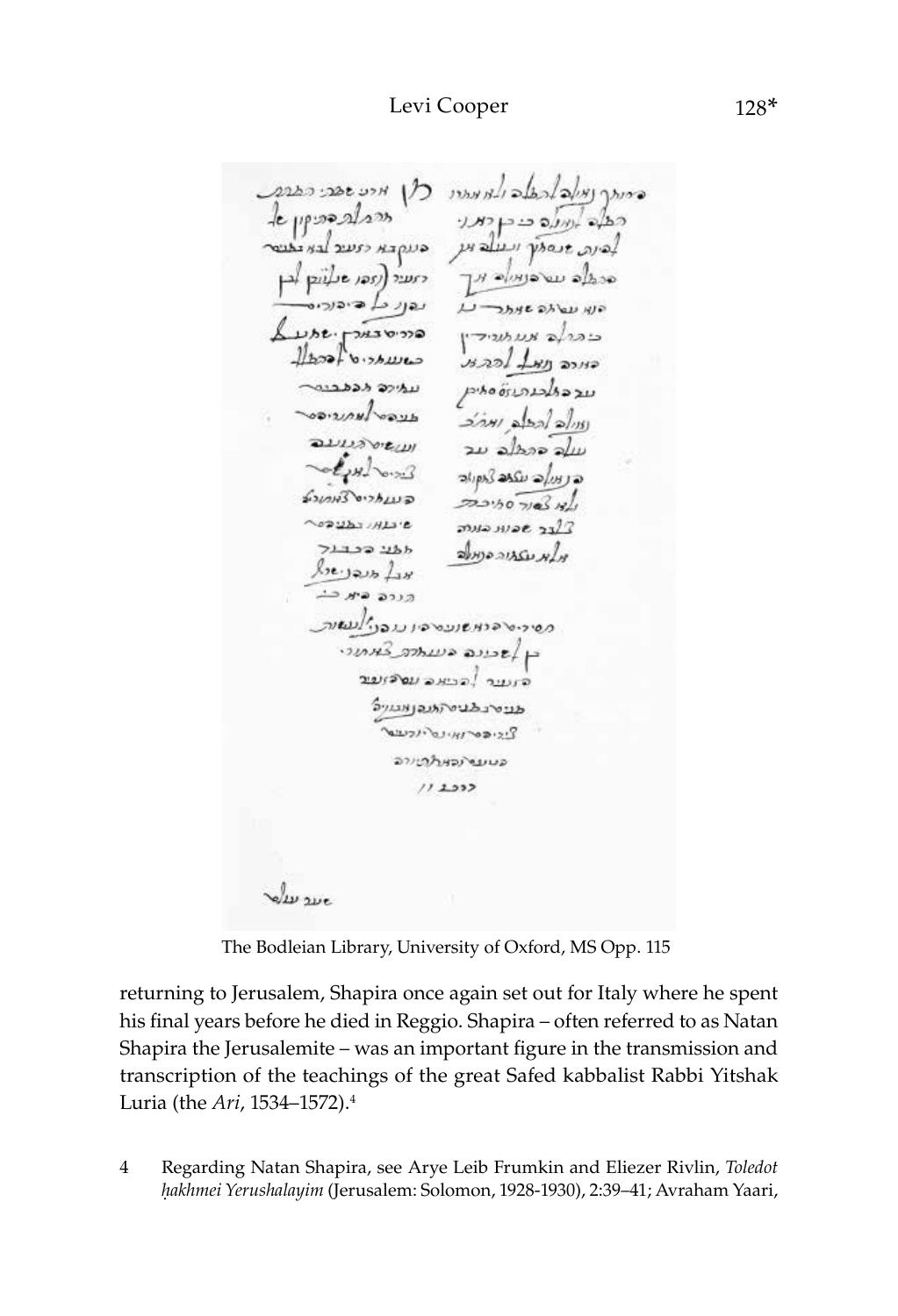Luria bequeathed a rich mystical legacy, though his lofty ideas did not reach us from his own pen. The lot fell to his disciples, and in particular to Rabbi Hayim Vital (1542–1620), who took notes and expended considerable effort to record Luria's teachings. Vital sequestered one central work entitled *Sefer 'ets ḥayim*, with explicit orders not to let the manuscript out of his home even after his demise. Visitors to Vital's Damascus home avidly studied the manuscript. At the same time, other writings that recorded Luria's legacy were studied and copied in centers of Jewish mysticism throughout the world.

Luria's teachings were organized into "*kavanot*" – mystical intentions that were to accompany prayers and the fulfilment of other commandments. In the seventeenth century, Rabbi Meir Poppers (1624–1662) edited these *kavanot* in what would become the most circulated version of Luria's teachings. Poppers used titles that Vital had coined: *Derekh 'ets ḥayim*, *Peri 'ets ḥayim*, and *Nof 'ets ḥayim*. The raw materials for Poppers' works were Vital's manuscripts. However, Poppers' organization and editing efforts were significant, to the extent that the product was truly a new work.<sup>5</sup>

While Poppers was editing the works in Poland, Shapira undertook a similar task in Italy. He called one of his most significant works by the title *Me'orot natan* – a work that has remained in manuscript to this day. Those who published Luria's *kavanot* had access to *Me'orot natan* manuscripts and included selections from Shapira's mystical writings. Thus Shapira's rendition

*Sheluêei erets yisra'el* (Jerusalem: Mossad Harav Kook, 1951), 277–81; Gershom Scholem, Shabbetai Tsevi: Ve-ha-tenu'ah ha-shabta'it bi-mei hayav (Tel Aviv: Am Oved, 1957), 2:392–93 n. 4; David Malkiel, "Poems on Tombstone Inscriptions in Northern Italy in the Sixteenth and Seventeenth Centuries," *Pe'amim* 98–99 (winter-spring 2004): 141 (Hebrew); idem, "Christian Hebraism in a Contemporary Key: The Search for Hebrew Epitaph Poetry in Seventeenth-Century Italy," *JQR* 96 (2006): 139 n. 45; Yosef Avivi, *Kabbala Luriana* (Jerusalem: Ben-Zvi Institute, 2008), 2:701–11, 892, 936 (Hebrew).

Most sources give Shapira's date of death as 1 Iyar 5426 (May 6, 1666); Scholem suggested that he died on Friday, 2 Iyar 5426 (May 7, 1666) or Friday, 5 Iyar 5427 (April 29, 1667); based on his tombstone, Malkiel gave the date 21 Shevat 5762 (February 10, 1662).

5 Regarding Meir Poppers, see Hayim Yosef David Azulai, *Shem ha-gedolim* (Livorno: Gio. Falorni, 1774), sec. *mem*, parag. 72; Frumkin and Rivlin, *Toledot êakhmei Yerushalayim*, 2:38–39; Mordechai Margalioth (ed.), *Encyclopedia of Great Men in Israel* (Tel Aviv: J. Chachik, 1946-1950), 4:1019–21 (Hebrew); Meir Wunder, *A Thousand Pearls (Elef Margaliot)* (Jerusalem: Ha-makhon le-hantsahat yahadut Galitsya, 1993), 326–28 (Hebrew); Avivi, *Kabbala Luriana*, 1:50, 2:636–56, 717–23, 891–92, 934.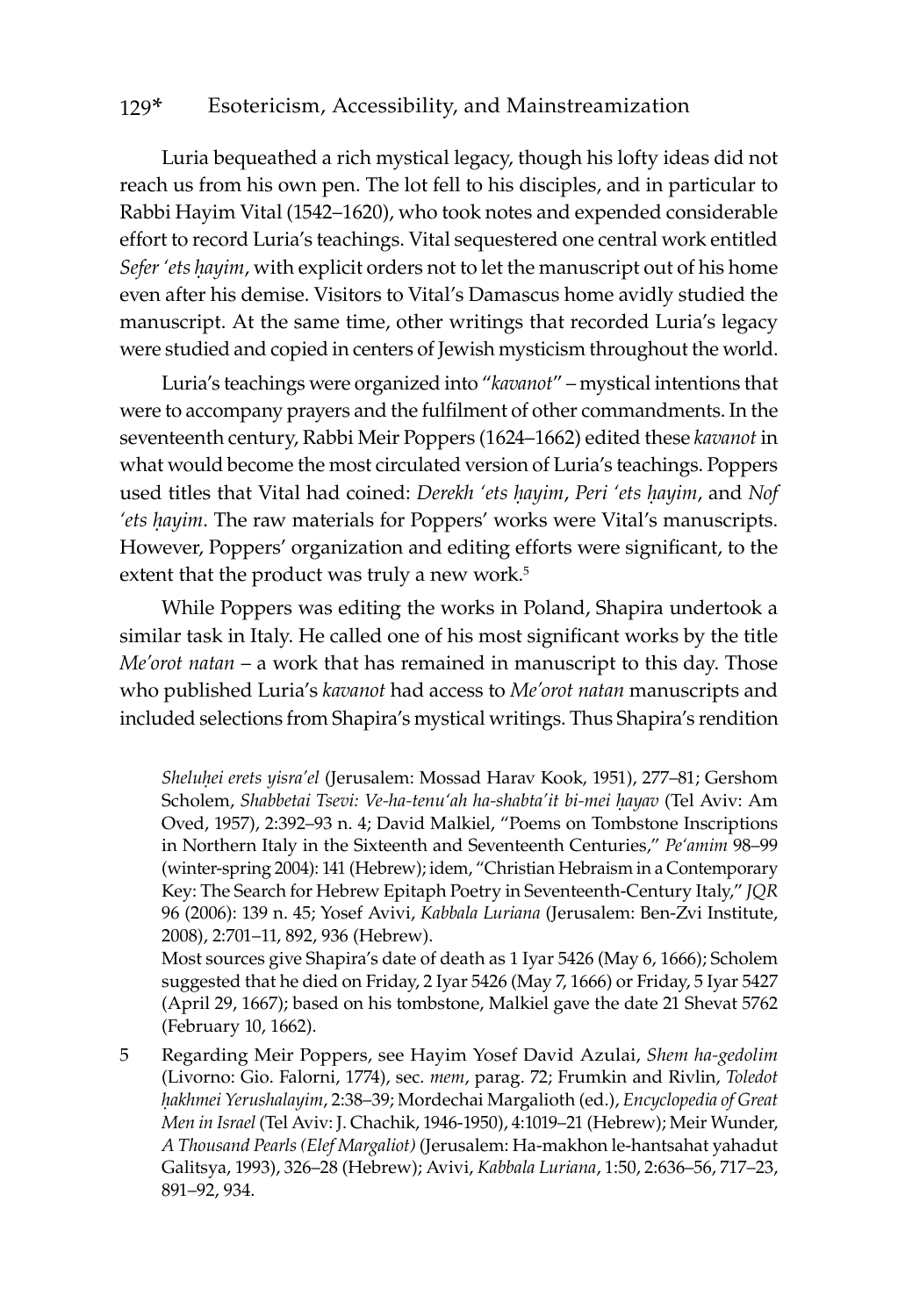of Luria's *kavanot* has reached us in two forms: non-autograph manuscripts and printed works that incorporate select materials from the manuscripts, often without attribution.

The most reliable textual witness of *Me'orot natan* is a seventeenth century manuscript written in Italian script and held in the Bodleian Library of the University of Oxford. The earliest surviving documentation of the waving custom appears in this manuscript:

And this is that which appears according to the humble opinion of N [ן"שנלעד, *she-nir'eh la-'aniyut da'at "n"*], because of this all the Jews who live in the land of Ishmael have the practice as they stand to pray *'amidah*, they turn their faces to [look] behind them and they make a gesture with the hands to the people standing behind them, that they should go in front of them out of respect. But the custom of Israel is considered Torah, for the early pietists [*ḥasidim ha-rishonim*] had this practice to do thus to the Holy Presence that stands behind the *ze'ir* [that is, *ze'ir anpin*, literally "small face," microprosopus, referring to one aspect of God's revealed presence in the world] to bring it with the *ze'ir* face to face. And the custom of their forebears remains in their hands and they know not the reason. And truth indicates its path.<sup>6</sup>

Shapira understood that the custom reflected a kabbalistic worldview of God's presence in the world, and he briefly laid out the meaning of the rite. A discussion of the kabbalistic explanation is beyond the scope of this study; in the present context suffice it to point out that in Lurianic lore, the rite described here is part of the process of cosmological *tiqqun* [repair]. Shapira's parenthetic note – the opening parenthesis appears in the manuscript – on the custom is a comment on the following line: "From 'God, open my lips' [Ps 51:17]," that is, the opening line of the *'amidah*, "Begins the repair of the *nuqva* [the feminine aspect] of *ze'ir anpin*, that it should come in the *ze'ir anpin*." The gesture, therefore, is part of the theurgic process of repair.

6 Oxford, Bodleian Library MS Opp. 115 [Institute of Microfilmed Hebrew Manuscripts, National Library of Israel, F18444], page 145b; opening parenthesis in the original, end of the passage marked. Regarding this manuscript, see Avivi, *Kabbala Luriana*, 2:704–6.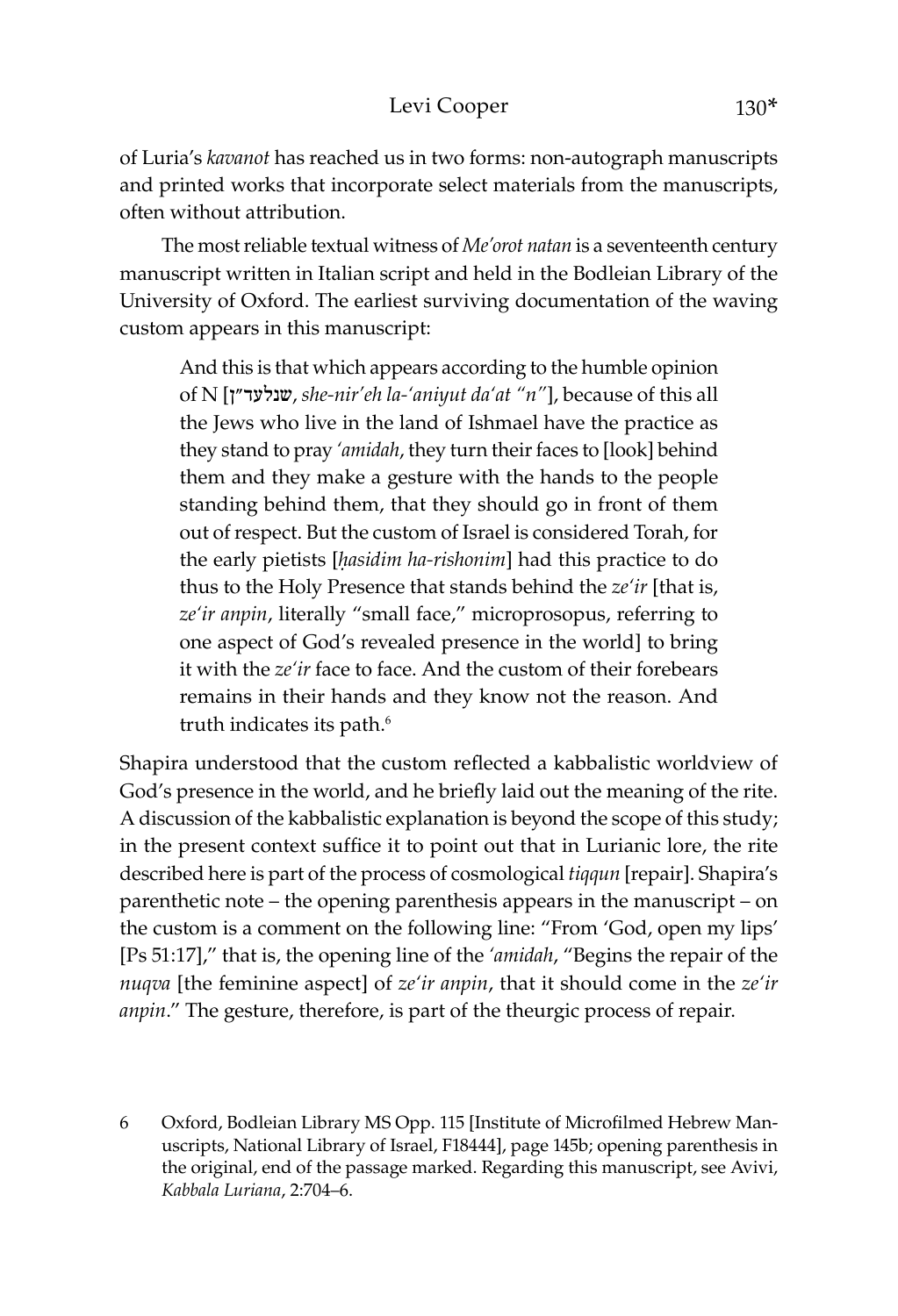Even without delving into the kabbalistic meaning of the rite, there is room to offer observations and tentative conclusions. As noted, the passage begins with a parenthesis indicating that this is a supplementary addition to the text. The acronym ן"שנלעד] *she-nir'eh la-'aniyut da'at "n"*] is a unique iteration of a common acronym and is one of the standard markers employed by Shapira to indicate that the ensuing words are his own addition: the Hebrew letter *nun* indicating Shapira's first name – Natan.

Shapira, however, appears not to have practiced the wave himself, as he notes that it was a custom of "all the Jews who live in the land of Ishmael." The uncommon designation "the land of Ishmael" – a phrase that does not appear in the Bible<sup>7</sup> – presumably refers to the Ottoman Empire. Thus, Shapira did not start the wave: he did not innovate the practice, he merely reported its existence and advocated its retention. Thus far, I have been unsuccessful in identifying a source that predates Shapira. As scholars have noted, it is often difficult, if not impossible, to identify the origins of any particular gesture.8 Shapira's testimony identifies the prayer waving gesture as an existing custom, hence the contemporary Istanbul wave must be at least some four hundred years old.

In Shapira's eyes, it was clear that the custom was a kabbalistic practice. Shapira was also well-aware that people who were performing the rite were not cognizant of its significance in mystical lore. The practitioners had their own understanding of the wave that focused on interpersonal relationships; that is, "that they should go in front of them out of respect." Scholars have noted that the interpersonal sphere was the most significant source of inspiration for prayer gestures.<sup>9</sup> But this case is different: the interpersonal sphere

- 7 As to why the phrase never appears in the Bible, see Y. Moshe Emmanueli, *Sefer*  bereishit: Hesberim ve-ha'arot (Tel Aviv: Ha-ḥevra le-ḥeker ha-mikra, 1978; 2nd ed., 1984), 244; Yehuda Kil, *Da'at mikra: Bereishit*, vol. 1 (Jerusalem: Mossad Harav Kook, 1997), 439, commenting on Gen 16:12.
- 8 Betty J. Bäuml and Franz H. Bäuml, *Dictionary of Worldwide Gestures*, 2nd ed. (Lanham, MD: Scarecrow Press, 1997), 4. A direction of enquiry that goes beyond the scope of this study would suggest examining the possibility of a similar practice in the surrounding non-Jewish milieu. By way of example, see Yosef Yinon [Paul Fenton], "Hashpa'ot sufiyot 'al ha-kabbala bi-Tsefat," *Mahanaim* 6 (1993): 170–79. Regarding hand gestures across cultures, see sources cited above, n. 3.
- 9 Heiler, *Prayer*, 41. Regarding specific Jewish prayer practices, see Ehrlich, *Nonverbal Language of Prayer*, 15–19, 27, 40–45, 50, 59–60, 78–79, 102–5, 113–15, 122–27, 129,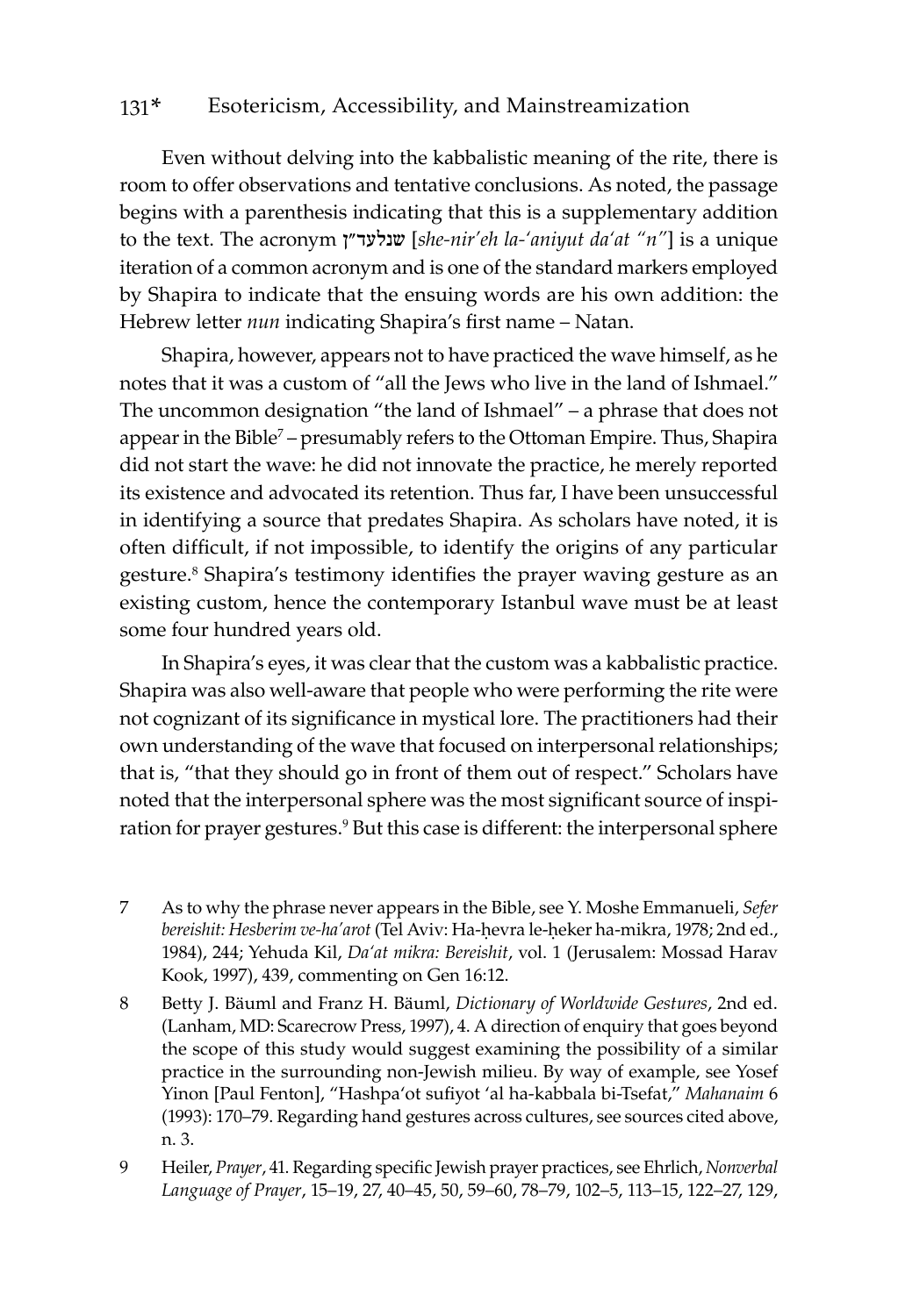#### Levi Cooper 132\*

did not provide the infrastructure for the relationship with God; rather, the gesture itself was understood by its practitioners as an interpersonal act.

According to Shapira, practitioners invested the act with accessible meaning without considering the kabbalistic significance of the gesture. Shapira was not particularly critical of this state, for "the custom of Israel is considered Torah." The fact that the people did not know "the reason" did not perturb Shapira; he was perfectly fine allowing people to conduct the rite without understanding it one whit.

I have no way to determine whether the practice was indeed originally a kabbalistic rite whose meaning developed over time, or whether it was originally an interpersonal gesture that was later invested with esoteric meaning. Despite not being able to ascertain the evolutionary direction of the practice, it is clear that by the time it was first recorded, the custom already had a dual nature. Those versed in mystical lore, understood the wave to be a kabbalistic practice with theurgic import. This meaning of the practice was beyond the ken of most. Those who did not fathom the esoteric significance of the rite, still waved because they connected to the interpersonal meaning. As we will see, this duality continued to echo throughout the history of the gesture, though the balance between the two aspects tilted in favor of accessible meanings.

#### III.Livorno

The custom next appears in the work of Rabbi Isac Nunes Vias, an Italian rabbi who died sometime before December 1788. Not much is known about Nunes Vias. He hailed from a Livorno rabbinic family of Marrano extraction and his literary legacy rests on a series entitled *Siaḥ yitsḥaq*. 10 The series was

132, 140–42, 144, 147–49, 150–54, 167–70, 173, 183, 195–96, 201–3, 207, 216–17.

10 On Isac Nunes Vias, see Alfredo Toaff and Aldo Lattes, *Gli studi ebraici a Livorno nel secolo XVIII* (Livorno: Belforte, 1909), 13–14; Cecil Roth, "Nunes Vais," *Encyclopaedia Judaica* (Jerusalem: Keter, 1972), 12:1272–73. I have taken the spelling of his name from Toaff and Lattes. His first name is also recorded as Yitshak Yosef.

Nunes Vias' date of death is unclear. Roth gives the year 1768. In 1765, Nunes Vias penned an approbation; see *Tiqqun ḥatsot laylah* (Livorno: Moise Attias, 1765), [1a]. A year later he published *Siaḥ yitsḥaq: Ḥeleq rishon… Yoma…* (Livorno: Moise Attias, 1766). His name is mentioned with an epitaph on the title page of his next work, *Siaḥ yitsḥaq:… Êagigah…* (Livorno: Gio. Vinc. Falorni, 1788?) and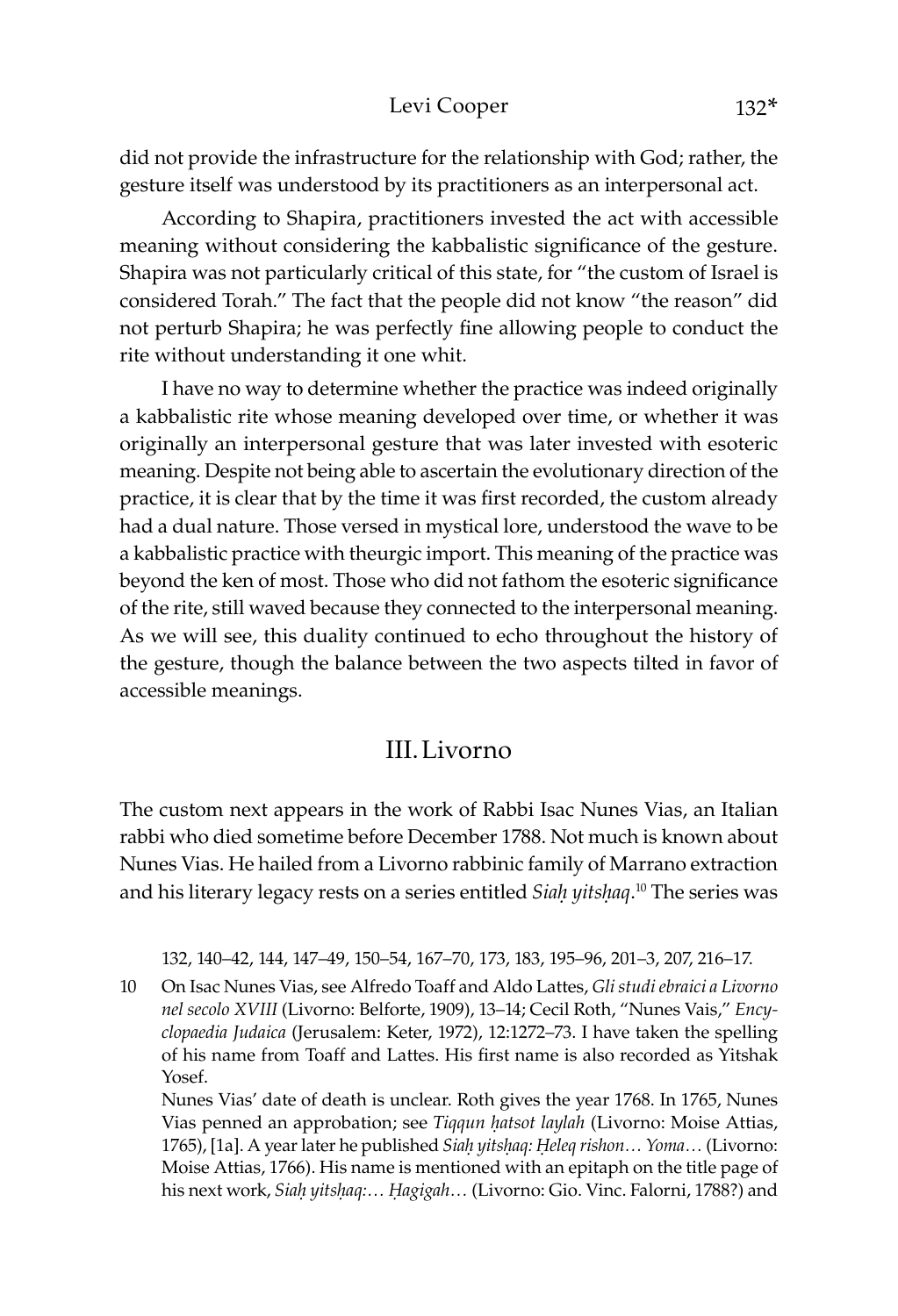planned for three volumes, each volume being a commentary on a different tractate of Talmud. The first volume was on tractate *Yoma*, the second on *Ḥagigah*, and the third on *Shevu'ot* – the title "*Siaḥ*" [שיח [forming an acronym for the three tractates. Volume one on *Yoma* was published in 1766; volume two on *Ḥagigah* appears to have been published in 1788; volume three on *Shevu'ot* was never published, and I have not found evidence of the survival of a manuscript.<sup>11</sup>

Besides the commentary on tractate *Ḥagigah*, volume two also contains an addendum on prayer.<sup>12</sup> This section was excerpted from *Beit yitshaq* – Nunes Vias' commentary on Karo's *Shulḥan 'arukh*. The *Beit yitsḥaq* manuscript was never published and its whereabouts is not recorded. In this excerpted work, Nunes Vias noted the waving practice.

Nunes Vias opened his comments by saying: "That which the Jews in the land of Ishmael have the custom"13 – Livornian Nunes Vias was obviously not describing a local practice. Moreover, the unusual designation "land of Ishmael" would suggest that Shapira's *Me'orot natan* was the source for Nunes Vias. Indeed, when explaining the reason for the practice, Nunes Vias simply cited Shapira – his report of an accessible meaning and the esoteric roots of

in the volume's peritexts (ibid., first pagination 1, 2a, 2b, second pagination 60a, 82a). Alas the year of publication of this volume is unclear. 1788 is printed on the title page, but the Hebrew year of publication is given as the numerical value of *meitim yeḥayeh el* ("the Almighty will revive the deceased") – presumably a reference to the author's demise – that is, 1794. The volume is adorned by two approbations: one from Livorno rabbis dated 15 Tevet [5]549 (January 13, 1789) and the other from the author's brother-in-law, Rabbi Yishmael Hakohen of Modena (1723–1811), dated Tuesday, 8 Kislev [5]549 (8 Kislev was not on a Tuesday in that year, suggesting that there is an error in the way the date is recorded). The author's son who was responsible for publishing his father's manuscript also wrote an introduction which is dated 24 Kislev [5]549 (December 23, 1788). Thus Nunes Vias died after 1766 but before December 1788. I have been unable to determine how Roth concluded that he died in the year 1768.

- 11 *Siaḥ yitsḥaq: Yoma*, [7]. The volume also reproduced comments of some medieval authorities. Significantly it included the writings of the Provençal scholar Rabbi Menaḥem Hameiri (1249–1315), which were only printed under the title *Beit ha-beḥirah* in Jerusalem in 1885. The two published volumes *Siaḥ yitsḥaq* were reprinted in Jerusalem and Tel Aviv in 1960–1961.
- 12 Isac Nunes Vias, "Quntris tefillat kol peh," in *Siaḥ yitsḥaq: Ḥagigah*, 60a–81b.
- 13 Ibid., 60c.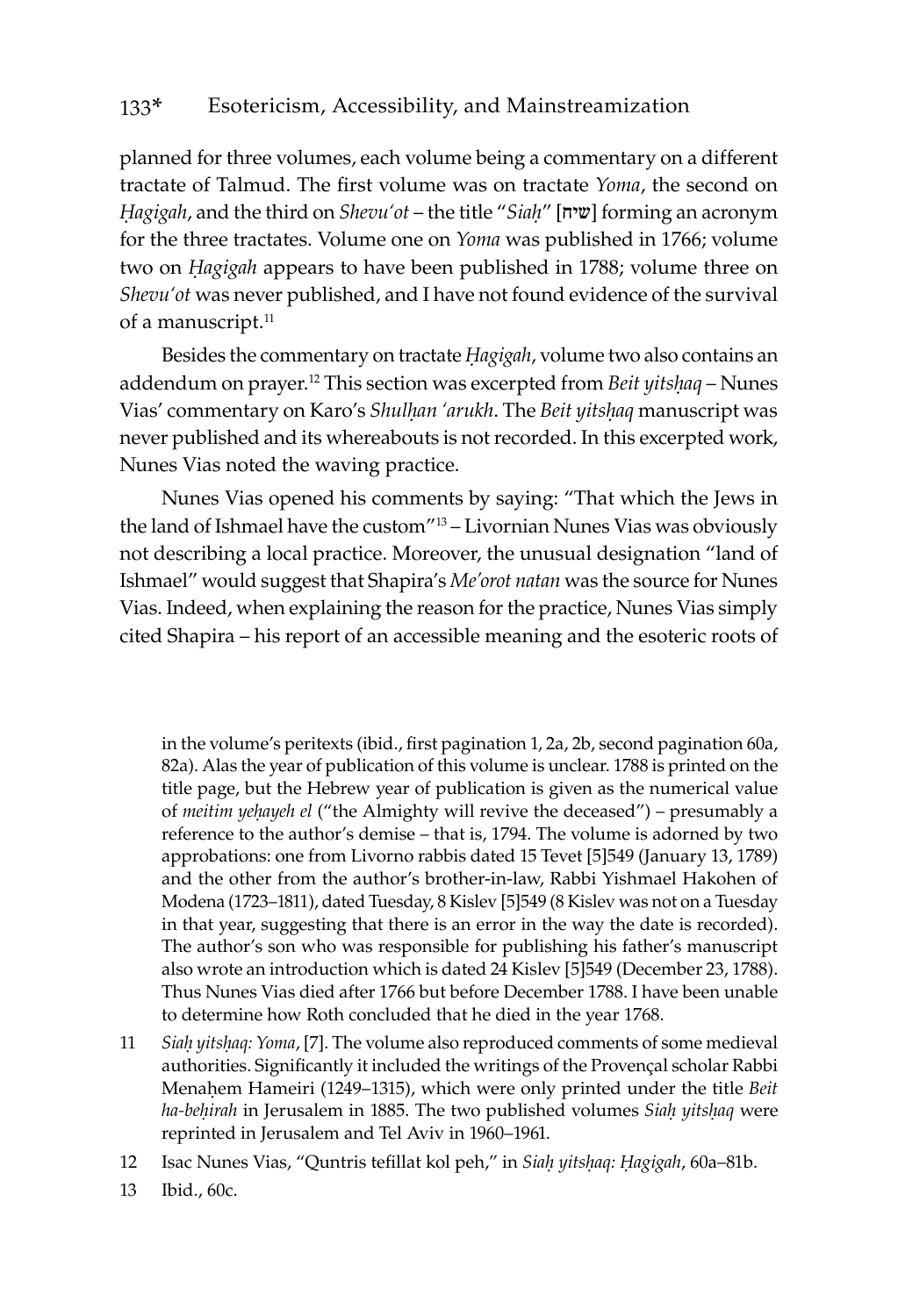the practice. Nunes Vias added: "And he" – referring to Shapira – "concluded that the custom of Israel is Torah. See there."

Nunes Vias' accurate citations from Shapira's *Me'orot natan* suggest the possibility that the eighteenth century Italian scholar may have seen the seventeenth century Italian manuscript of *Me'orot natan*, or another such manuscript. Indeed, Shapira's works were widely copied in Italy.14 Thus the Italian connection buttresses the contention that Nunes Vias saw a *Me'orot natan* manuscript. Moreover, we can say without a doubt that Nunes Vias was familiar with Shapira's writings. Besides the *Siaḥ yitsḥaq* trilogy, Nunes Vias wrote an approbation for a slender work on *Tiqqun ḥatsot* – the kabbalistic ritual of mourning the destruction of the Temple at midnight. The title page announced that this work followed the rite described by Shapira.15

Nunes Vias did not add anything significant. He faithfully recorded Shapira's words, acknowledging the duality of the custom and accepting Shapira's analysis: The custom was a kabbalistic practice that had been invested with useable meaning, and it should be retained.

### IV. Korzec and Dubrowna

Soon after Nunes Vias mentioned the custom, but seemingly unconnected to his *Siaḥ yitsḥaq*, the waving practice was also recorded in print in Poland. Returning to Shapira's literary legacy: Selections from Shapira's *Me'orot natan* were edited and published in Korzec (today Korets, Ukraine) in 1782 under the title *Peri 'ets hayim* – the very title that Poppers had taken from Vital.<sup>16</sup> In this volume the custom is recorded within the text; no parentheses are used, and the unique acronym attributing the passage to Shapira has been excised.17 Other Korzec volumes printed with the title *Peri 'ets ḥayim* in 1785

- 14 Avivi, *Kabbala Luriana*, 2:702.
- 15 Shapira's rite was printed in *Tuv ha-'arets* (Venice: Presso Gio. Imberti., 1655), 64b ff. According to the title page of *Tiqqun ḥatsot laylah* (Livorno: Moise Attias, 1765), the rite was taken from *Sha'arei tsiyon* by Rabbi Natan Nuta Hanover (1620–1683), which was first published in Prague 1662.
- 16 Avivi, *Kabbala Luriana*, 2:649, 701–2, 704–6.
- 17 *Peri 'ets ḥayim* (Korzec: Johann Anton Krieger, 1782), 44b. Regarding the publisher and the Korzec printing press, see A. Tauber, "Koretz Prints," *Kirjath Sepher* 1 (1924/25): 222–25, 302–6; 2 (1925/26): 64–69, 215–30, 274–77 (Hebrew); idem, "Additions to my Article on Koretz Printing," *Kirjath Sepher* 4 (1927/28): 281–86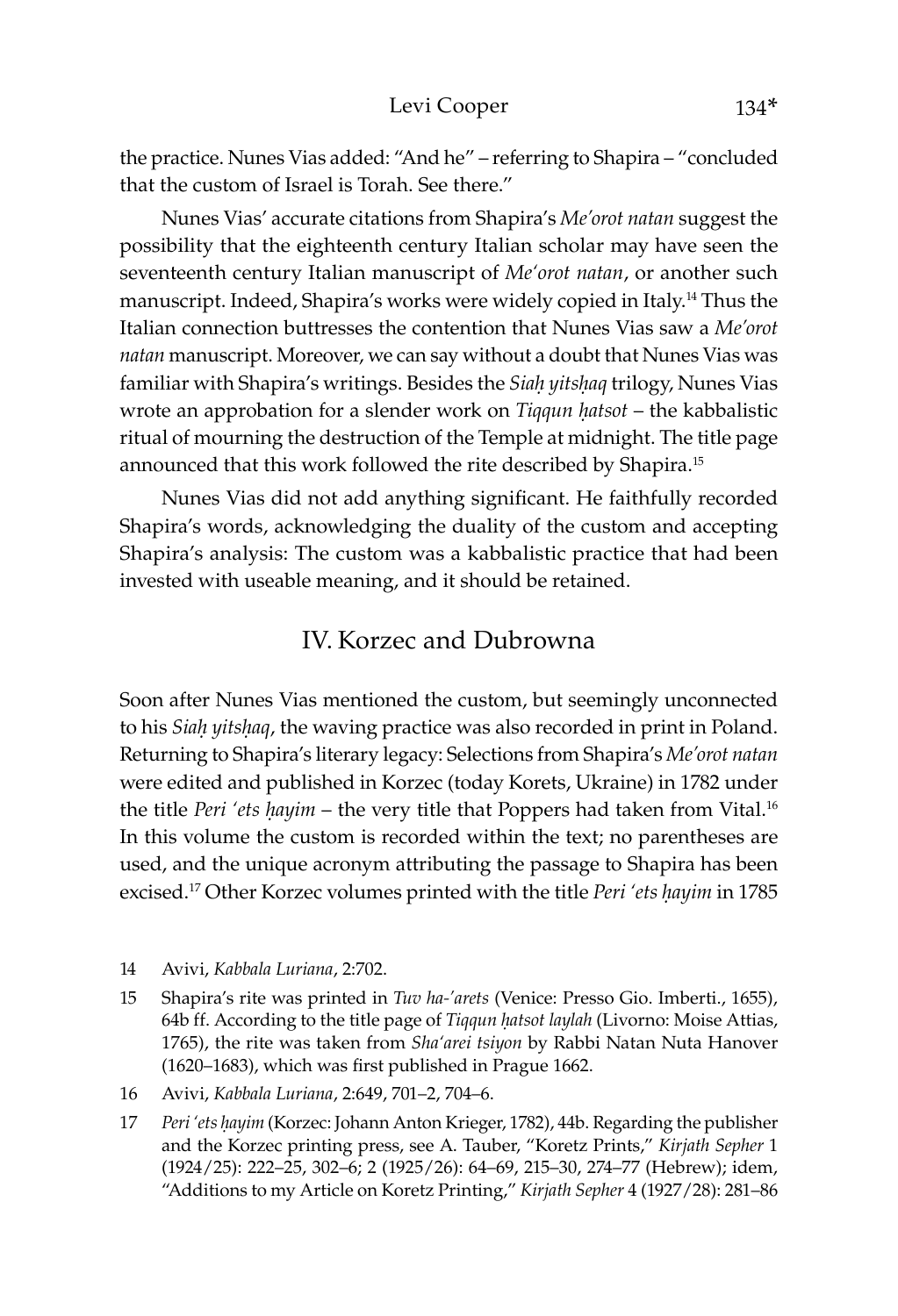and 1786 make no mention of the custom. A further edition of *Peri 'ets ḥayim* was published in Dubrowna (today Dubroŭna, Belarus) in 1804, and here too the custom is mentioned.18 The Dubrowna edition is a montage of Popper's *Peri 'ets ḥayim* and Shapira's *Me'orot natan* that had been published under the title *Peri 'ets ḥayim*. 19

The language of the passage under discussion is nearly identical to the Italian manuscript, with only a few minor changes that do not significantly change the meaning of the passage. For instance, the kabbalistic explanation which Shapira described as "the reason" has become "the true reason mentioned above." The near identical text indicates that the Korzec printers used a *Me'orot natan* manuscript when they prepared their *Peri 'ets ḥayim* in the late eighteenth century.

The Dubrowna *Peri 'ets ḥayim,* which mentioned the custom, became rather popular: Rabbi Ḥayim of Volozhin (1749–1821) cited this edition in his famous *Nefesh ha-ḥayim*; the kabbalist Rabbi Shelomo Eliashov (1841–1926) – known by the title of his commentary on Lurianic kabbalah, *Leshem shevo va-'aḥlama* – used this edition<sup>20</sup>; and the 1980 edition of *Peri 'ets hayim* in block letters is based on the Dubrowna edition.<sup>21</sup> Despite the volume's

(Hebrew); I. Rivkind, "Koretz Prints," *Kirjath Sepher* 4 (1927/28): 58–65 (Hebrew); Emanuel Ringelblum, "Johann Anton Krieger, Printer of Jewish Books in Nowy Dwór," trans. Henryk Katz, *Polin* 12 (1999): 199–211.

- 18 *Peri 'ets ḥayim* (Dubrowna: Barukh ben Eliyahu and Yitsḥaq ben Shemuel, 1803), 50c–d; *Peri 'ets ḥayim* (Dubrowna: n.p., 1804), 50c–d. *Bibliography of the Hebrew Book 1470-1960* notes that these two printings are the same edition printed in 1804 with different title pages. Indeed, the edition with an 1803 imprint includes approbations written in 1804. I did, however, find differences between the two volumes on the last page in the spelling of the names of those who worked in the printing press: errors in the 1803 imprint are corrected in the 1804. The National Library of Israel holds copies of these rare volumes. Dubrowna 1803: R2°23V12322; Dubrowna 1804: 2°23V12326; Scholem Reading Room, R4706; also accessible at http://hebrewbooks.org/19621.
- 19 Yosef Avivi, "Kitvei rabbi Hayim Vital be-kabbalat ha-'ari," *Moriya* 10, no. 7–8 (1981): 85 n. 22; idem, *Kabbala Luriana*, 2:649.
- 20 A 1983 photocopy of the Dubrowna edition with Eliashov's handwritten comments is held in the National Library of Israel, Scholem Reading Room, 2°2021.2.
- 21 *Peri 'ets ḥayim* (Jerusalem: Or ha-bahir, 1980); the waving passage appears in this edition on p. 211b.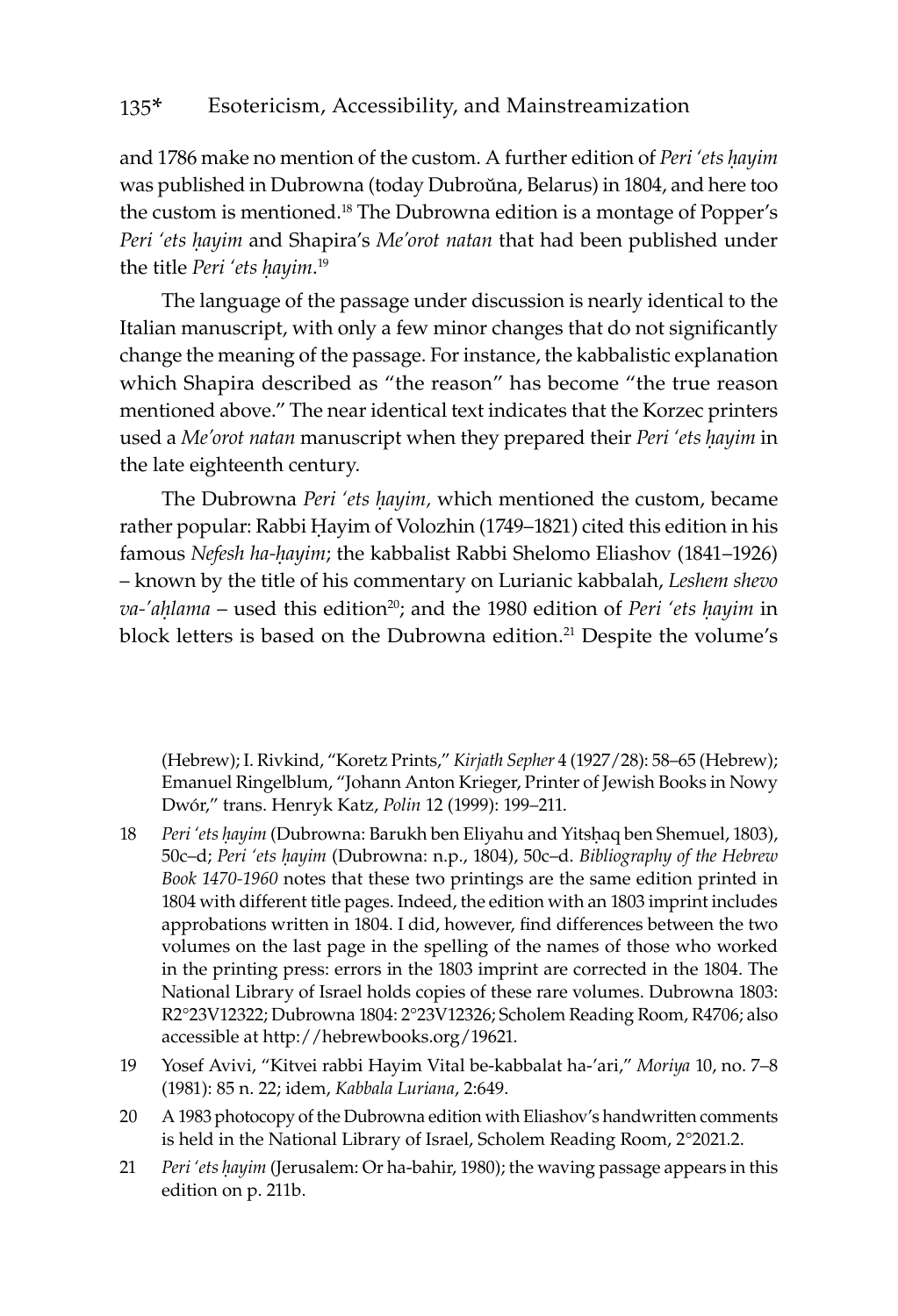#### Levi Cooper 136\*

popularity, the mention of the custom largely went unnoticed.<sup>22</sup> I have yet to identify Ashkenazi kabbalistic writings that picked up on the reference or that described the practice.

# V. İzmir

The waving custom is next found in the writings of the prolific Rabbi Ḥayim Palache of Izmir (1787–1868). In *Kaf ha-ḥayim* – Palache's twelfth book, first published in Salonika in 1859 – the author acknowledged the custom: "Regarding the practice that before standing to pray we[?] make a movement with the hands, this [person] to that [person] and this [person] to that [person]."23 Palache referenced *Siaḥ yitsḥaq,* who cited Shapira, though he did not offer a detailed discussion. He then added his own explanation for the custom:

For it is because we say [just before *'amidah* in the morning prayer]: "Together [those who crossed the Reed Sea] all praised and crowned [God]" and a person must show himself in each and every detail as if he went out from Egypt and from the Splitting of the Reed Sea, and our intent is that we too are now – all of us together – coming to accept the yoke of His sovereignty. … And therefore we make a movement with the hands and call one to another, as if to say that we are all coming with one heart to pray before God and to accept His Divinity, may He be blessed.24

In an addendum published at the back of the volume, Palache added a passage that had been omitted from the body of the volume:

- 22 Yosef Ḥayim of Baghdad who I will discuss below also referenced the Dubrowna *Peri 'ets ḥayim*, though not in the context of the waving custom (see note 44 and accompanying text).
- 23 Ḥayim Palache, *Kaf ha-ḥayim* (Salonika: n.p., 1859), 99a–b, sec. 15:1. The number 12 appears at the bottom of the title page, denoting that this was Palache's twelfth book. The number 72 appears at the bottom of the title pages of both volumes of *Mei ha-ḥesed* (Izmir: H.A. Di Sigura, 1881–1885) – one of Palache's commentaries on midrash. On Hayim Palache, see Yisrael Yitsḥaq Ḥasida, *Rabbi Hayim Palache u-sefarav* (Jerusalem: Mokirei maran ha-habif, 1968).
- 24 *Kaf ha-ḥayim*, loc. cit. Regarding the prayer mentioned at the beginning of the passage see Ismar Elbogen, *Jewish Liturgy: A Comprehensive History*, trans. Raymond P. Scheindlin (Philadelphia: JPS, 1993), 21–22.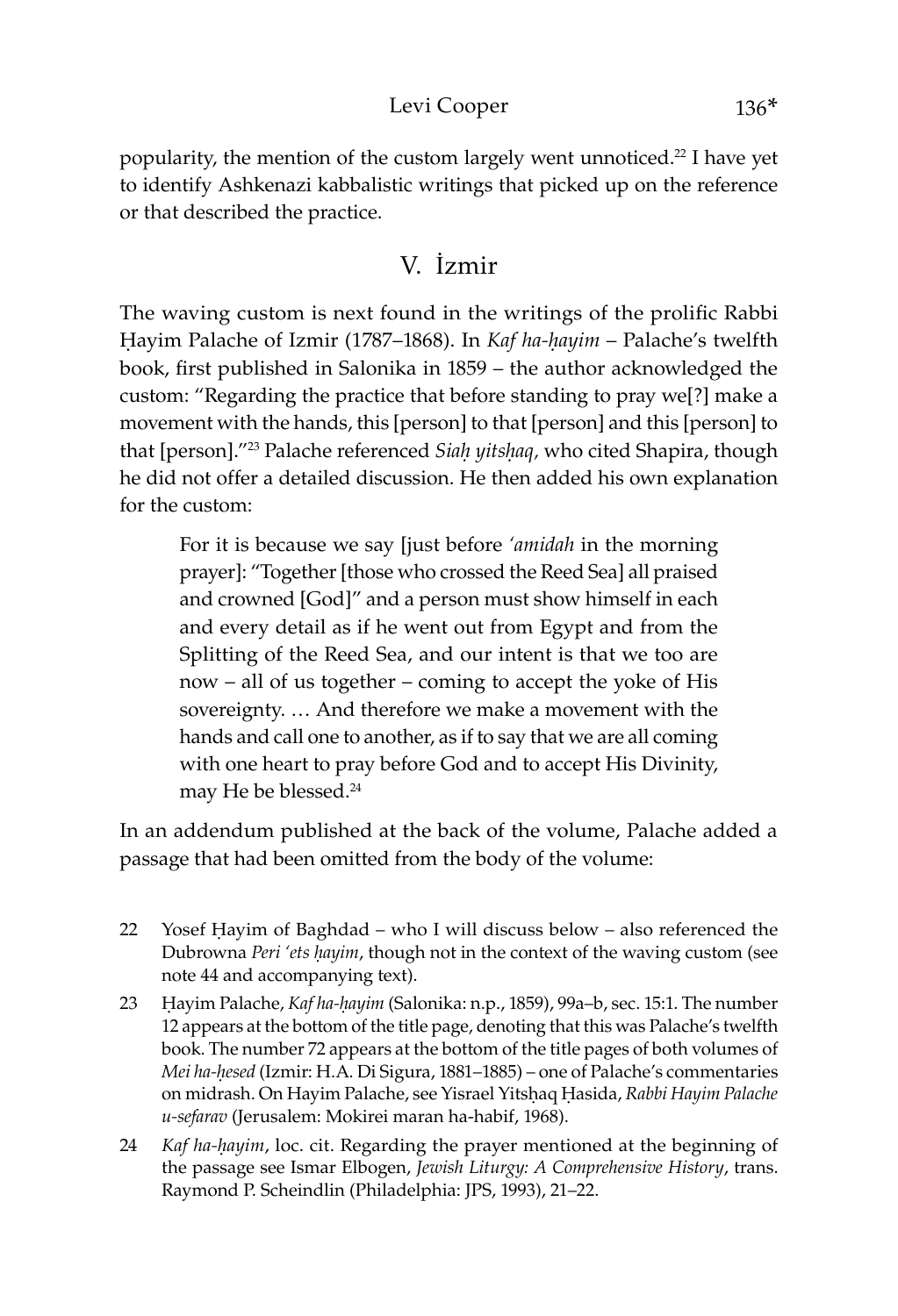And even though we are coming to pray silently we rouse one another, to indicate that we are all praying with one heart, "with one language and the same words" [Gen 11:1] to the only and singular God.25

Palache linked the gesture to the Exodus experience that is recalled in the morning prayers. Just as there was unity amongst the Israelites after the miraculous Exodus, so too supplicants enter the realm of prayer with a simple act that reflects a declaration of unity. The unity of the Israelites after the Exodus is a theme highlighted by the sages. Thus, for instance, when the Israelites reached Mount Sinai, the biblical verse that describes how they were encamped at the foot of the mountain employs a verb in the singular. According to rabbinic exegesis, the use of the singular form rather than the plural reflects that they were encamped "as one person with one heart."<sup>26</sup> The pre-*'amidah* wave is timed to correlate with the prayer that recounts the Israelites' praise after they crossed the Reed Sea.

Palache's explanation raises a question: If the gesture is specifically linked to the theme of the pre-*'amidah* passage of the morning service, should supplicants wave before the *'amidah* of the other prayer services where the pre-*'amidah* passage is different? Contemporary evidence buttresses this question: supplicants in communities where the custom is preserved wave at each service, not just at morning services.

Palache addressed this issue by noting that the evening and afternoon prayers both have lines that bespeak unity. The evening prayer refers to the Splitting of the Sea, albeit not in the passage immediately preceding the silent *'amidah*. The afternoon *'amidah* is preceded by a prayer where supplicants say: "And all creatures shall bless … And we will bless God …" (Ps 145:21, 115:18).<sup>27</sup> These verses also suggest speaking as one in praise of the Almighty. For various reasons (that are not relevant to the present discussion), the pre-*'amidah* prayers differ from service to service. Notwithstanding these differences – opined Palache – the focus on unity is eminently appropriate for the evening prayer and the afternoon prayer. Hence the wave is practiced at

#### 25 *Kaf ha-ḥayim*, 293a.

- 26 Exodus 19:2 *va-yiḥan* instead of *va-ya-ḥanu*; see *Mekhilta de-rabbi Yishma'el*, Horovitz-Rabin edition (2nd ed., Jerusalem: Shalem Books, 1997), 206.
- 27 This prayer, known as *Ashrei*, includes a collection of biblical verses: Ps 84:5; 144:15; 145; 115:18. Regarding this prayer, see Elbogen, *Jewish Liturgy*, 75 (and the additional references according to the index on p. 485).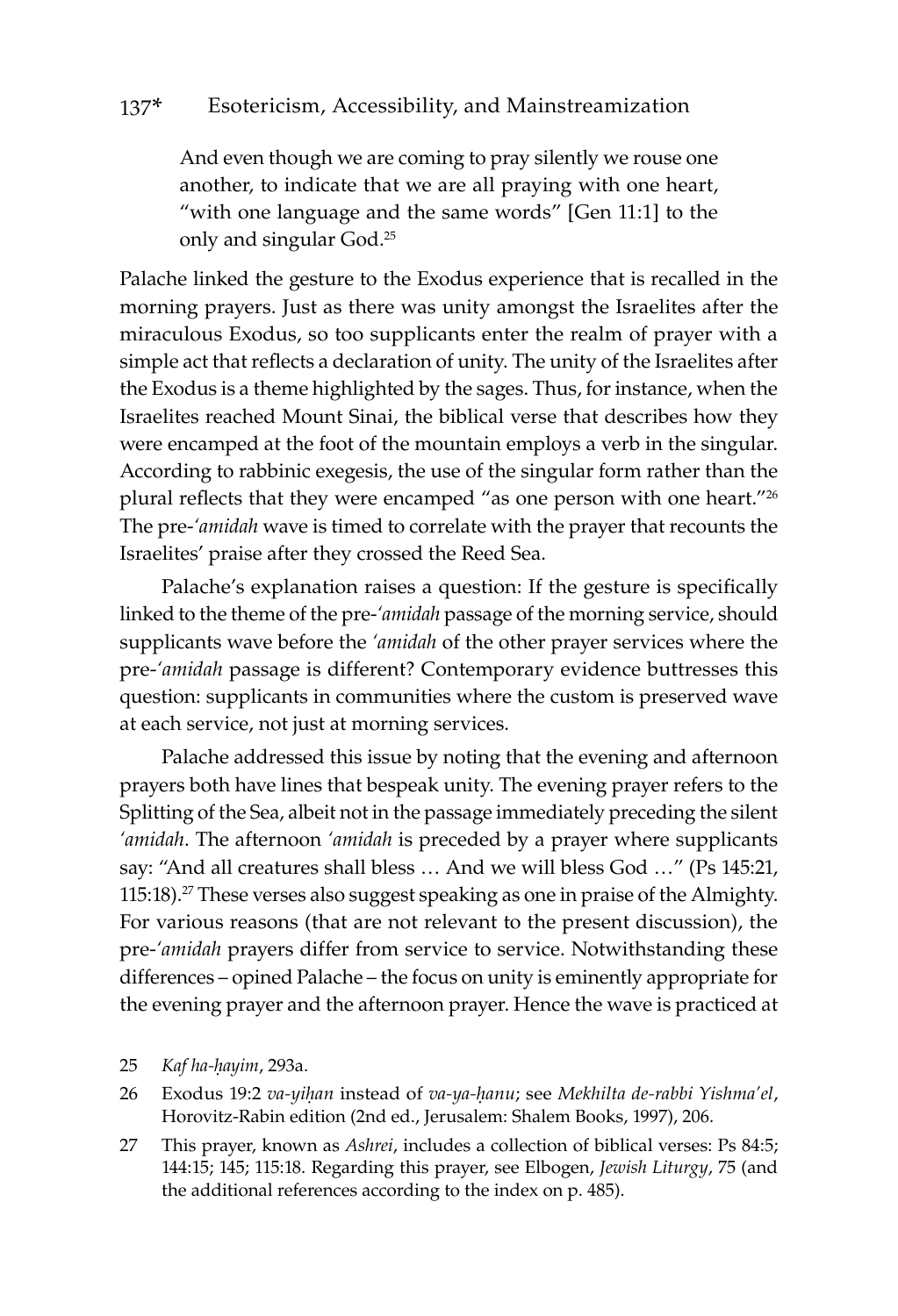#### Levi Cooper 138\*

all three daily services. Palache did not relate to the additional *Musaf* prayer, though nowadays supplicants gesture before that prayer as well.

Palache signed off with a brief acknowledgement of a third possible explanation that was appropriate for all prayer services: Supplicants are mimicking the angels who take leave from each other before accepting the yoke of the kingdom of Heaven. This approach had not been documented previously, though imitation of the angels is a central and recognized prayer rubric.<sup>28</sup> As we will see, this explanation gained currency in subsequent writings.

The testimony of the great rabbi from Izmir is significant on two fronts. First, he may be the earliest recorded authority to have practiced the wave. Second, Palache offered two new explanations for the practice, though he was aware of the kabbalistic approach documented by Nunes Vias and based on Shapira.

Why did Palache offer different explanations? Two viable explanations for Palache's exegetical choice present themselves. First, Palache may be preserving the strand of tradition that did not see the practice as a mystical rite. Indeed, Palache opened his first explanation with the words: "And from when we were young, we used to say"<sup>29</sup> – suggesting that his explanation harked back to earlier era.

Second, Palache's approach jibes with the move from esotericism to useability. The standard Izmir waver might have had great respect for kabbalistic tradition, but he or she may not have found meaning in *nukva*, *ze'ir anpin*, or any other mystical aspect of God's revealed presence. Palache's decision to focus on the interpersonal explanations made the practice more accessible and more meaningful for the layperson.

I do not know if Palache actually saw Shapira's words, but he certainly saw the citation in Nunes Vias' *Siaḥ yitsḥaq*. Palache would have understood that he was following a well-worn path in presenting understandable meaning for this rite invested with kabbalistic significance. That path dated back to his youth and was reflected in the written record of the practice. A difference nevertheless emerges: While Shapira reported that laypeople who did not

- 28 See Ehrlich, *Nonverbal Language of Prayer*, 24–28, 126, 129–31, 207–11, 216–17.
- 29 *Kaf ha-ḥayim*, 99a. Palache's phrase is borrowed from, *b. B. Qam.* 92b: "When we were young we were considered like grown people; now that we are old we are considered like children."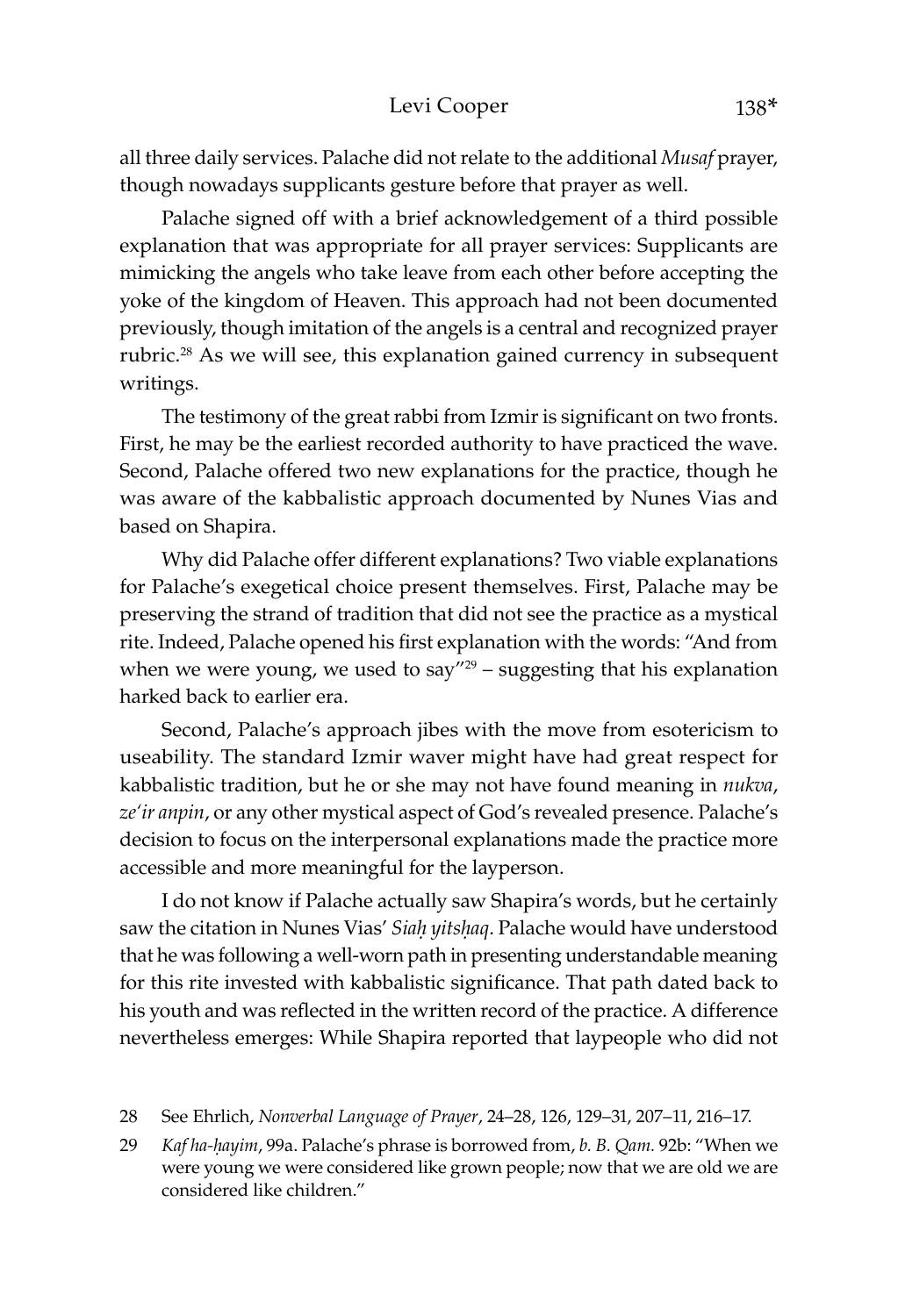know the kabbalistic meaning manufactured useable meaning for themselves, Palache was forthright in presenting the interpersonal explanation as a central thread, even though he was cognizant of the mystical meaning. As we will presently see, this approach continued to echo from the mid-nineteenth century through to the present day.

## VI.Aleppo

As noted from the outset of the discussion, expatriate Syrian communities also gesture before the *'amidah*. The Syrian wave dates back at least to the nineteenth century, when it was recorded by Rabbi Avraham Shalom Hai Hamawi (1838–ca. 1900).<sup>30</sup> Hamawi was born in Aleppo but travelled extensively. His life was beset with loss of loved ones and poverty. Despite the hardships he endured, Hamawi succeeded in publishing an impressive collection of his writings. While his works mostly deal with prayer and Jewish law, they also abound with esoteric lore, including amulets, charms, cures, dream interpretation, and palmistry. In two of his works, Hamawi mentioned the custom of waving before the *'amidah*.

In the first work which deals with the laws of the festival of Sukkot, Hamawi merely cited from Nunes Vias' *Siaḥ yitsḥaq* that referenced Shapira, without adding any of his own information.<sup>31</sup> Let me cheekily point out that in one of his other books Hamawi complained about people copying charms from his books: "Let me tell you another thing, that most of my

30 Regarding Hamawi, see David Sion Laniado*, Li-kedoshim asher ba-'arets* (3rd ed., Jerusalem: E. Laniado, 2009), 131; Yosef Kohen, "Introduction," in Avraham Hamawi, *Yimmalet nafsho* (Jerusalem: Y. Kohen, 1990), 3–10; Yaron Harel, *The Books of Aleppo: The Rabbinic Literature of the Scholars of Aleppo* (Jerusalem: Ben-Zvi Institute, 1997), 125–38, 402 (Hebrew); David Sutton, *Aleppo: City of Scholars* (Brooklyn: Artscroll, 2005), 194–96; Shimon Vanunu, *Entsiklopediya arzei ha-levanon* (Jerusalem: Yefei Nof, 2006), 1:185–87. Hamawi's date of death is uncertain: *Bibliography of the Hebrew Book 1470-1960* gives ca. 1900; Sutton gives 1888 (although he is mistaken in the year of birth). The English spelling of his surname is also unclear: Sutton gives "Hamway,"

while in the Mahane Yehuda market in Jerusalem the "Hamawi" brothers run a butcher shop (see http://www.machne.co.il/en/category/the-hamawi-brothers), and there was an Arab biographer and geographer of Greek extract called Yāqūt ibn-'Abdullah al-Rūmī al-Hamawī (1179–1229).

31 Avraham Shalom Hai Hamawi, *Beit simḥah* (Jerusalem: R. H. Hakohen, 1961), 83, sec. 5.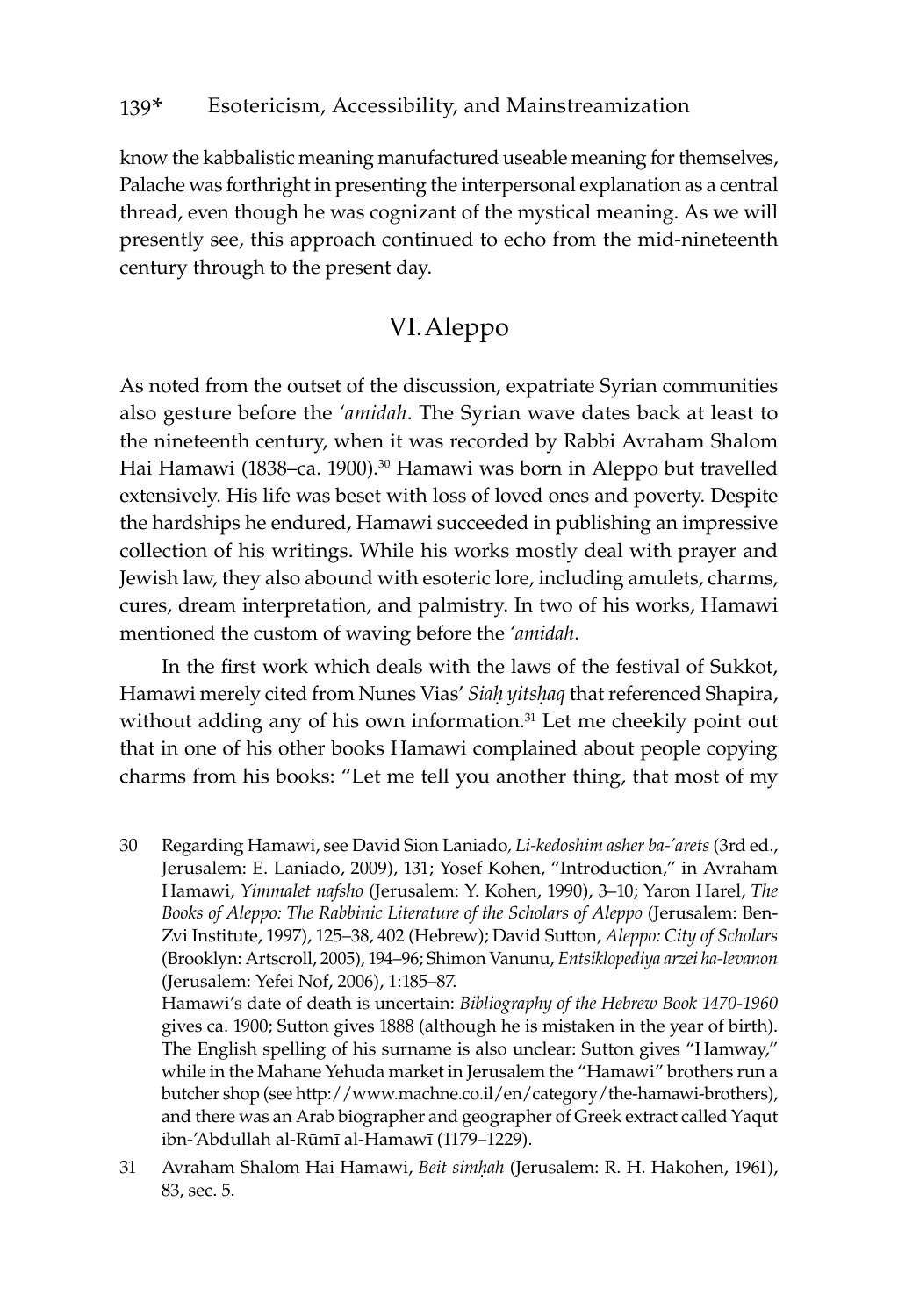#### Levi Cooper 140\*

very own books – a number of people copied them, and they were unable to understand anything from them, for they are all sealed." 32 Of course, the plagiarism that Hamawi complained about is incomparable to citing another work with attribution. Despite decrying unauthorized copying, Hamawi was generous with his esoteric knowledge: after complaining, he then shared with his reader a particular amulet for improving business, before returning to the plagiarists: "And they copied it, and they did not understand it; [they were unable to discern] between their right and their left (for they thought they were wise). But out of love for you, my dear reader, I have revealed [it] to you. It should be for you alone, and not for others besides you."

Returning to the pre*-'amidah* gesture: Hamawi offered a fuller presentation of the custom in a work printed in 1878 that focused on the laws and prayers of the Hebrew month of Elul. He began with a few important words of introduction: "That which is practiced in our land Aleppo and in most places."33 Hamawi seems to be reporting the custom from personal experience, suggesting that he saw the custom in Aleppo and in other locales. Regrettably, Hamawi did not identify those other places.

Where else – besides Aleppo – might Hamawi have seen the waving custom? Hamawi travelled extensively, meaning that he could have seen the practice in any number of communities where he sojourned. His widespread travels are reflected in the eclectic approbations for his printed works; a collection that includes rabbis from Jerusalem, Fez, Gibraltar, Hebron, Livorno, Marrakesh, Meknes, Pressburg, Rabat, Salonika, Sefrou, Izmir, Tunis, and other places. Hamawi also reportedly visited Sana'a and Baghdad.<sup>34</sup> Most

32 Idem, *Ha-'aḥ nafsheinu* (Izmir: Y. S. Di Sigura, 1870), 24a, sec. 5, para. 3.

33 Idem, *Beit el* (Livorno: E. Ben Amuzag, 1878), 123a. While *Beit simḥah* was first printed only in 1961, a reference to *Beit simḥah* in the 1878 *Beit el* suggests that *Beit simḥah* was already written.

Hamawi wrote המה שנוהגים בארצנו אר"ץ זבת חל"ב Hamawi wrote המה שנוהגים בארצנו אר to Aleppo: the first acronym stands for צובא ארם – the rabbinic name for the city taken from the Bible (1 Sam 14:47; 2 Sam 10:6, 8). The second "acronym" is not really an acronym but a play on the biblical phrase *zavat ḥalav* [flowing with milk] that could be read as "Halab" – the original ancient name and the current Arabic name of the city. It may also be a reference to the legend quoted by the twelfth century traveller, Petahya of Regensburg, that the Arabic name of the city came from Abraham who pastured his sheep in the hills of Aleppo and distributed their milk to the poor; see A. Benisch (trans.), *Travels of Rabbi Petachia of Ratisbon* (London: Trubner, 1856), 52, 53.

34 Sutton, *Aleppo*, 195.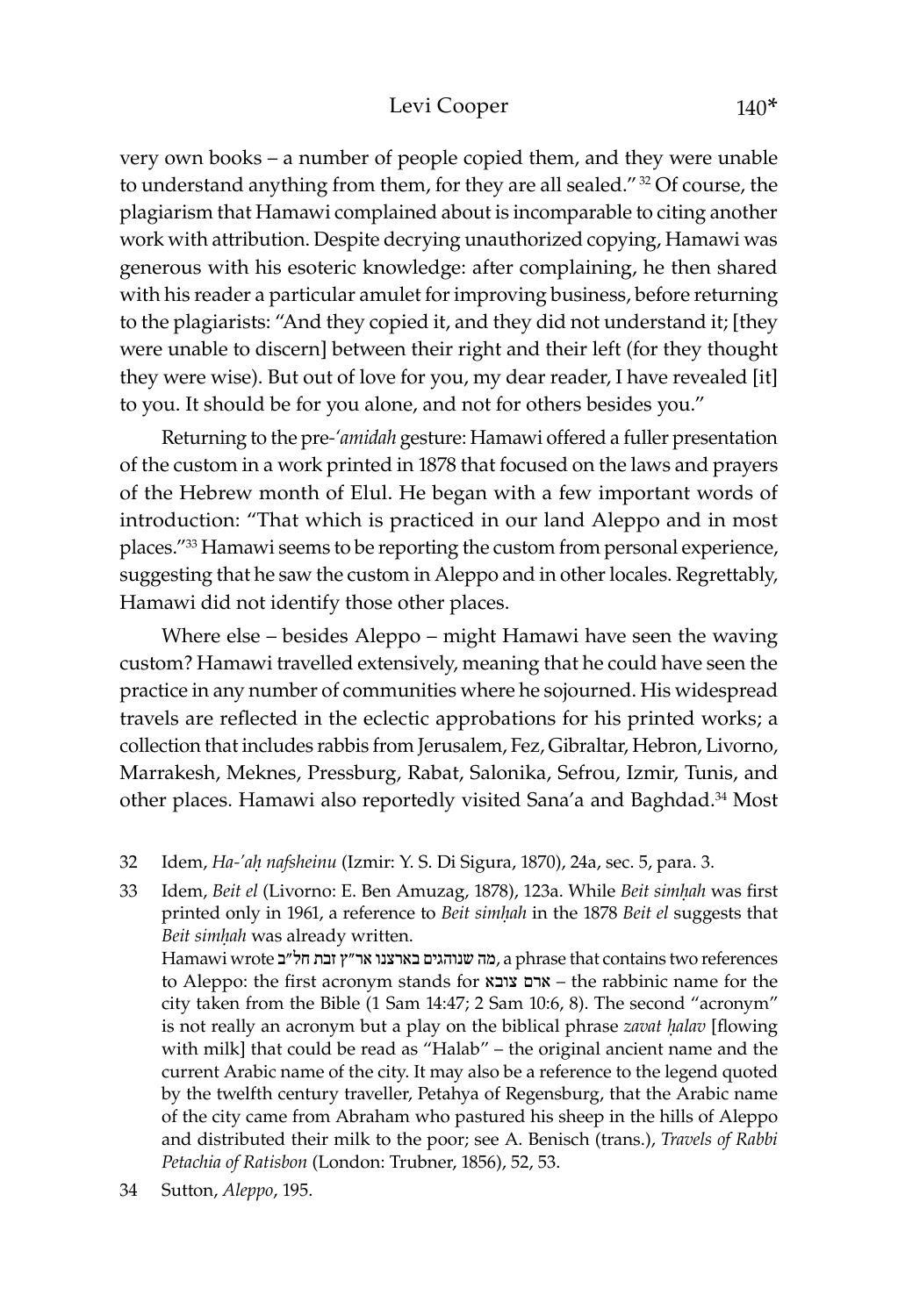of Hamawi's works were printed in Livorno; two were printed in Izmir and another in Calcutta. Hamawi may have seen the waving in Izmir – he visited that city and printed two works there, one in Hebrew in 1870 and the other in Ladino in 1877.35 The Izmir Hebrew volume, as well as another two of his works printed in Livorno in 1874 and in 1878, carried approbations from the aforementioned Hayim Palache.36

After mentioning where the wave was practiced, Hamawi then cited the popular explanation that Shapira had mentioned, "that they should go in front of them out of respect."37 Hamawi continued, recording an explanation that we have not seen until now, but – as we will presently see – has survived in collective memory until the present day:

Apparently the reason for this custom is to make peace, one with another; like asking forgiveness, one from another, in order that everyone will be with love and kinship, as one person, so that the prayer will be accepted.<sup>38</sup>

Hamawi seems to be reporting what he was told about the practice. Despite his deep involvement in esoteric tradition, Hamawi did not detail the kabbalistic explanation for the practice that he saw in his hometown and elsewhere. He merely mentioned the existence of a mystical angle when he referenced Nunes Vias who had cited Shapira. Thus the dual meaning of the custom persisted, though accessible meanings were given more prominence than esoteric underpinnings.

# VII. Baghdad

The illustrious Rabbi Yosef Hayim of Baghdad (1834–1909) bequeathed a rich and varied literary legacy, including responsa, compendia of law, sermons, commentaries, liturgical poems, pseudonymous and anonymous works, quiz

<sup>35</sup> Hamawi, *Ha-'aḥ nafsheinu*; idem, *Zekher 'asah* (Izmir: n.p., 1877).

<sup>36</sup> For the approbations see *Ha-'aḥ nafsheinu*, [2-3]; Avraham Shalom Hai Hamawi, *Davak mei-'aḥ* (Livorno: Y. Kushta, 1874), [2-4]; *Beit el*, [1a-b], second series. The approbations in the first two works are identical, the third is very similar. The approbations are dated Iyar [5]627, that is spring 1867, and Palache notes that Hamawi had visited Izmir.

<sup>37</sup> Above, n. 6.

<sup>38</sup> *Beit el*, loc. cit.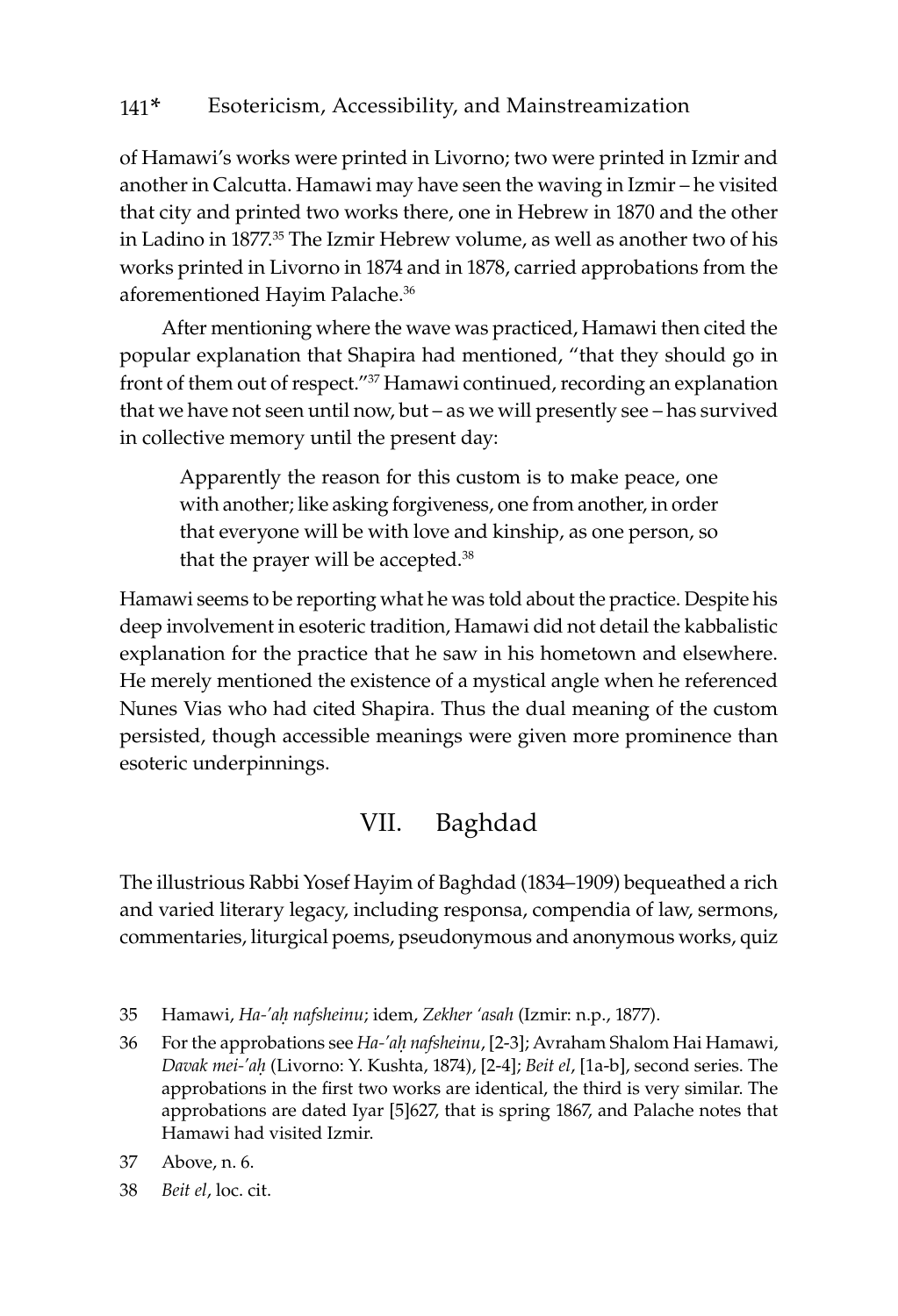#### Levi Cooper 142<sup>\*</sup>

questions on Torah matters, riddles, and more. Yosef Hayim's most famous work is undoubtedly *Ben ish hai* – first published in Jerusalem in 1898 and still a popular volume that is studied by many. The structure of *Ben ish hai* is distinct: The work is essentially a weekly program of study that spans two years and covers much of practical Jewish law. Each section opens with a short exposition which often assumes familiarity with kabbalistic lore and is linked in some tenuous way to the weekly Torah reading. The exposition leads to a topic in Jewish law that is not necessarily connected to the weekly Torah portion. The section then offers a succinct presentation of that topic. In the context of the laws of prayer, Yosef Hayim recorded the waving custom:

And the custom of the Spanish Jews [*sefaradim*] when they are about to pray the *'amidah* prayer – before the prayer they turn their face back a little way and they make a gesture with their hands to the people standing behind them and at their sides.<sup>39</sup>

Yosef Hayim was meticulous in recording and commenting on the customs of Baghdad Jewry. In addition, he corresponded with colleagues in the Holy Land to inquire about the practices of the Kabbalists in Jerusalem and in Hebron. In this case, Yosef Hayim identified the custom as the practice of the "*sefaradim*" – Jews of Spanish extract. In his *Ben ish ḥai*, Yosef Hayim did not use the term "*sefaradim*" consistently: In some cases, it is clear that he included himself in the category.<sup>40</sup> In other cases, the class is not entirely clear, and the reader is left to ponder whether Yosef Hayim included himself.<sup>41</sup> Regarding waving: Comparing the way Yosef Hayim described this custom with the way he describes Baghdadi customs, indicates that he was not including himself. Furthermore, contemporary Iraqi Jews who take Yosef Hayim's legal writings as a baseline, are unfamiliar with the practice.<sup>42</sup>

- 39 Yosef Hayim, *Ben ish ḥai* (Jerusalem: Salaman, 1898), first year, *beshallaḥ*, sec. 2.
- 40 For instance, *Ben ish ḥai*, first year, *vayyeira*, sec. 6: "and we the descendants of *sefaradim*" [*va-'anaḥnu benei ha-sefaradim*]; see also ibid., sec. 7, 12; *devarim*, sec. 9; second year, *qoraḥ*, sec. 10; *balaq*, sec. 4.
- 41 See *Ben ish ḥai*, first year, *miqqets*, sec. 11; *vayḥi*, sec. 14.
- 42 Regarding the term "*sefaradim*" and its application to Iraqi Jewry and specifically to Yosef Hayim, see Zvi Zohar, *The Luminous Face of the East* ([Benei Brak]: Hakibbutz Hameuchad, 2001), 39–44, 51–52 (Hebrew). Zohar demonstrates the complexity of the issue and offers a nuanced explanation for what being *sefaradi* meant for Iraqi rabbis who were not of Spanish extract. In the present context, I merely wish to point out that Yosef Hayim and his community did not wave.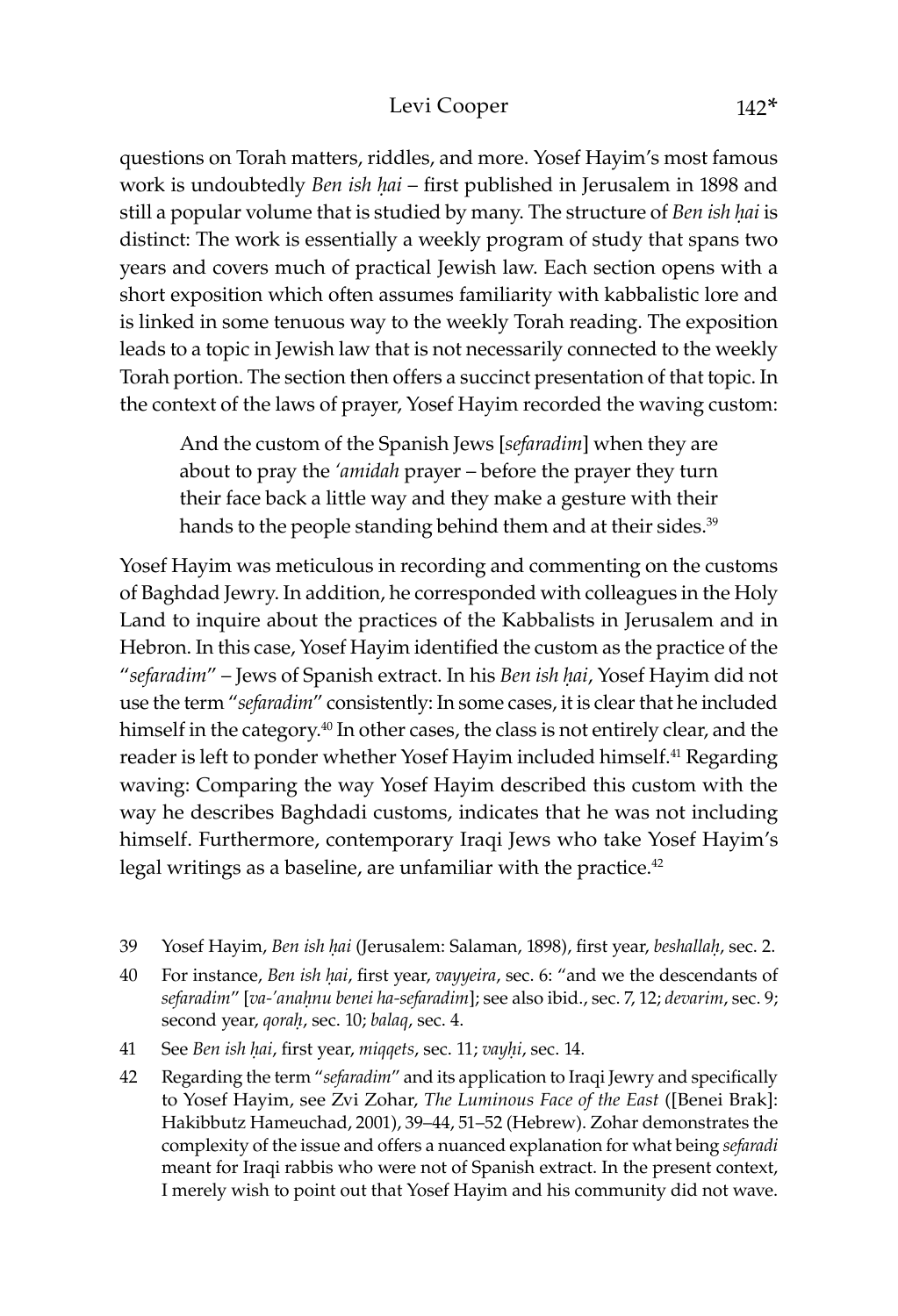Yosef Hayim was a native of Baghdad. Apart from visiting the Land of Israel in 1869, he spent his entire life in Iraq. From the language of the passage it is apparent that the custom he was reporting was not practiced in the local Baghdadi synagogues. How then did he know about the custom of Spanish Jewry? We cannot ascertain how Yosef Hayim came to know about the waving practice, though a number of possibilities present themselves. First, he may have seen the gesture – not in Baghdad, but during his 1869 pilgrimage via Syria to the Land of Israel.<sup>43</sup> Second, he may have heard about the custom from a visitor to Baghdad; perhaps Hamawi himself had described the custom when he visited Baghdad. Third, Yosef Hayim may have read about the custom in one of the earlier works that recorded it, like the writings of Hamawi or Palache, or in the 1804 Dubrowna *Peri 'ets ḥayim*, or even in Nunes Vias' work. I am yet to find a reference to Hamawi's works in Yosef Hayim's voluminous writings, but the Baghdadi scholar was undoubtedly familiar with Palache's *Kaf ha-ḥayim*, and his *Ben ish ḥai* includes a reference to the Dubrowna *Peri 'ets ḥayim* and to Nunes Vias' writing.44

Despite the fact that the practice belonged to a group whose traditions Yosef Hayim did not necessarily record, he nonetheless offered an explanation for the custom:

And the reason for this is also to mimic the angels. For it is their way to accept the yoke of the kingdom of Heaven one from

- 43 Yosef Hayim mentions his pilgrimage in his *Ben yehoyada* (Jerusalem: Salaman, 1898–1904), 2:18b, commenting on *b. Pes.* 3b, *s.v. de-'ant*. His visit was also reported in the contemporary Hebrew press; see *Ha-levanon*, January 31, 1870, pp. 2–3. See also Yaakov Hillel (ed.), *The Ben Ish Hai: The Life, Times and Heritage of the Great Leader of the Babylonian Jewry, Rabbi Yosef Hayyim of Baghdad* (Jerusalem: Shalom LaAm Center, 2011), 132–56 (Hebrew).
- 44 Palache's *Kaf ha-ḥayim* is cited in the paragraph immediately preceding the waving discussion; see *Ben ish ḥai*, first year, *beshallaḥ*, sec. 1. For further references to Palache's writings, see *Ben ish ḥai*, first year, *lekh*, sec. 12; *vayyeira*, sec. 15; *toledot*, sec. 12; *vayyishlaḥ*, sec. 5; *vayyeishev*, sec. 15; *vayyiggash*, sec. 9; *terumah*, sec. 6; *tetsaveh*, sec. 3; *tsav–pesaḥ*, sec. 16; *emor*, sec. 17; *shelaḥ*, sec. 8, 9; *ḥuqqat*, sec. 18; second year, *bereishit*, sec. 29; *lekh*, sec. 13; *vayyeitsei*, sec. 5, 21, 27; *vayyishlaḥ*, sec. 4, 7; *vaeira*, sec. 14; *yitro*, sec. 13; *vayyiqra*, sec. 12; *shemini*, part 2, sec. 1; *tehorot*, sec. 22.

The 1804 Dubrowna *Peri 'ets ḥayim* is cited in *Ben ish ḥai*, second year, *vayyiqra*, sec. 27.

Nunes Vias' "Quntres tefillat kol peh" is cited in *Ben ish ḥai*, first year, *tetsaveh*, sec. 3.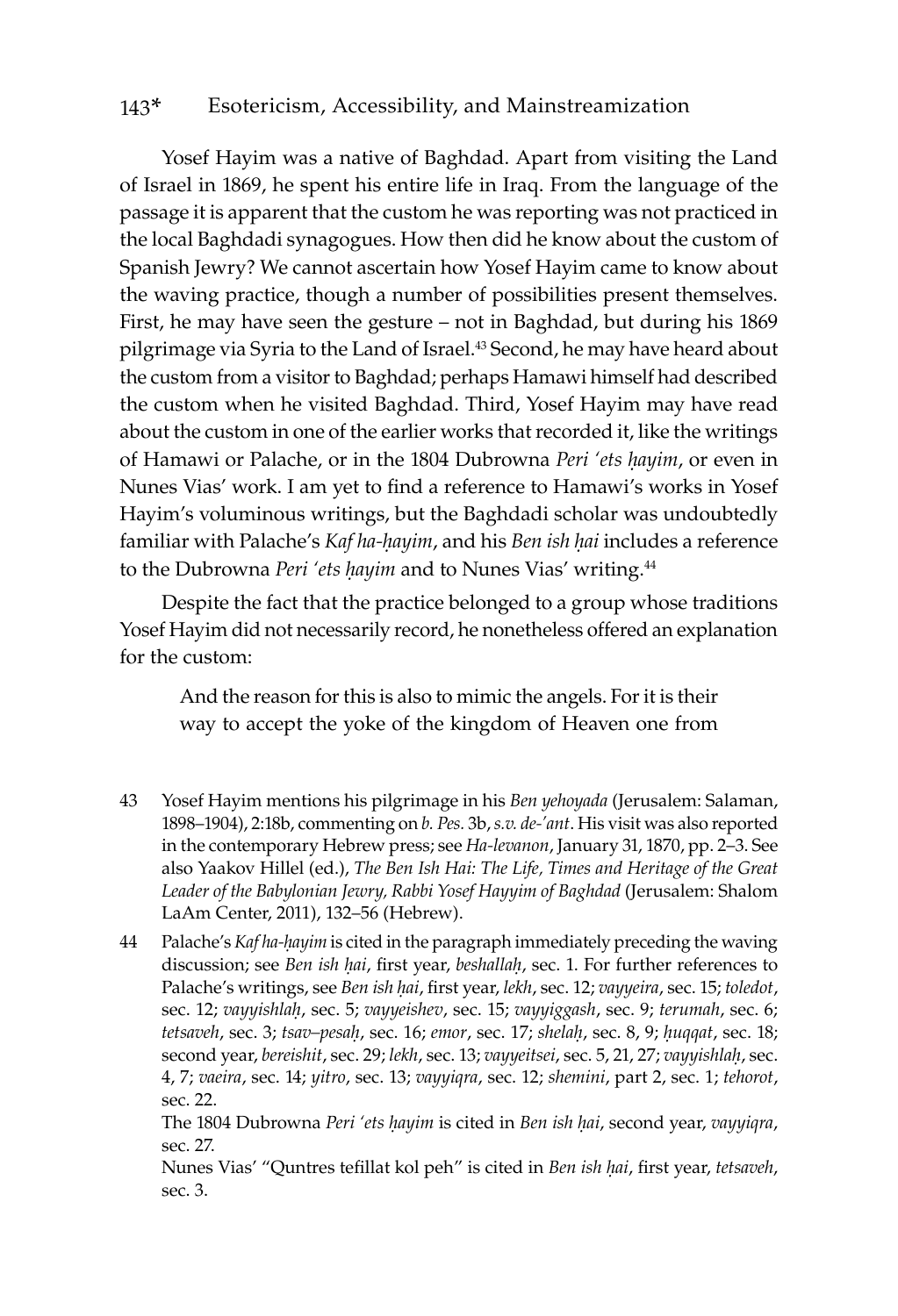another, and they give permission one to another, in order to demonstrate the unity and the kinship that exists between them. As if to say: We are all as one. We agree with one thought and with one mind to accept the yoke of the kingdom of Heaven.<sup>45</sup>

Yosef Hayim opened the explanation saying that the practice was "also" linked to angels, for in the previous line he noted that each person should recite the *'amidah* with feet in line and together in order to mimic the angels who are depicted in Ezekiel 1:7 with the words "And the legs of each were a single rigid leg."46

What was the significance and effect of the angels' giving permission to each other? Yosef Hayim continued: "And through this the praise of the Holy One blessed be He rises and is elevated when it is done out of unity and love." Thus – according to Yosef Hayim – the conduct of the angels in Heaven was the inspiration for the practice of Spanish Jews. They were imitating the angels: Just as the angels approach the Almighty with unity by formally asking each other for permission, so too Spanish Jews were formally asking for the right to approach God in prayer and then doing so on the backdrop of that expression of unity.

This approach echoes the second and third explanations of Palache. In his second explanation, Palache had focused on unity, while in his third explanation he had described supplicants as mimicking the angels as they take leave from each other before accepting the yoke of the kingdom of Heaven. Yosef Hayim appears to have understood the two explanations as one. I should point out that Yosef Hayim did not cite Palache here, though – as I noted above – Yosef Hayim was familiar with Palache's writings and extensively cited from Palache's *Kaf ha-ḥayim* and his other works.

Yosef Hayim continued with an indistinct reference to the original kabbalistic explanation:

And our great master R[abbi] N[atan] Shapira gave a reason for this custom according to *sod* [literally: secret, referring to Jewish esoteric tradition], and he praised [the practice]. And according to his reason, even if there is no other person next to him or behind him, he should also do this.<sup>47</sup>

- 45 *Ben ish ḥai*, first year, *beshallaḥ*, sec. 2.
- 46 See Ehrlich, *Nonverbal Language of Prayer*, 24–26, 208–9.
- 47 *Ben ish ḥai*, loc. cit.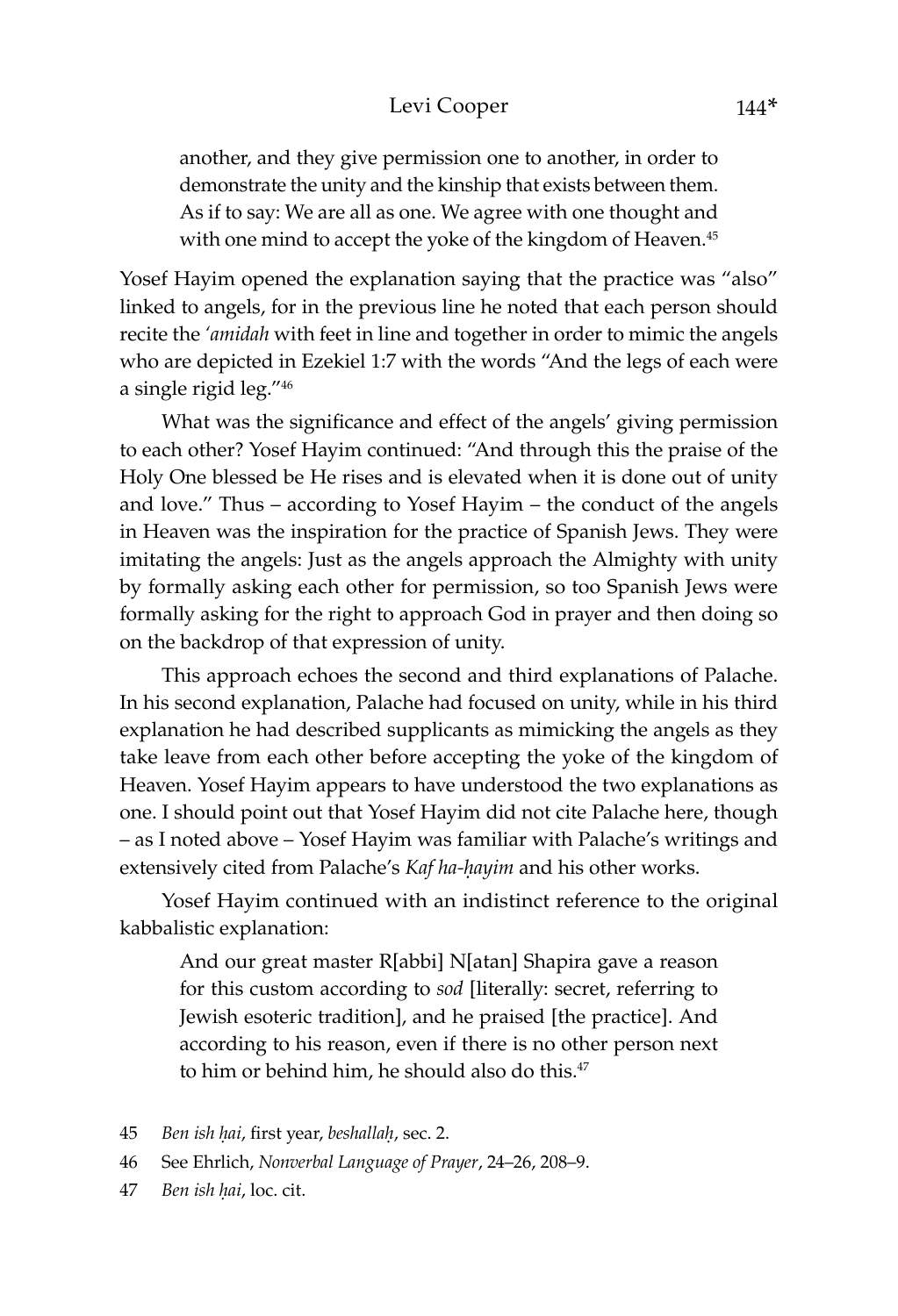This is a curious passage. For one, Yosef Hayim did not assist readers in finding Shapira's explanation, nor did he indicate where he had seen the explanation. Yosef Hayim did not even fully explicate the reason. More significant is the change in emphasis: As we recall, Shapira had said that the practice was a kabbalistic rite that the uninitiated had cast in accessible terms; Yosef Hayim seemed to describe the opposite – an interpersonal gesture that Shapira had creatively cast in kabbalistic terms.

Yet Yosef Hayim – ever sensitive to kabbalistic lore – added a detail that had not been previously stated. If the practice was merely a matter of interpersonal relationships, then it made no sense to wave when one prayed alone. Yet since the practice had kabbalistic significance as a gesture to a manifestation of the divine presence, "even if there is no other person next to him or behind him, he should also do this."

Yosef Hayim's testimony indicates that the practice was widely known in the late nineteenth century. It also preserves the dual nature of the meaning of the custom.

## VIII. Expatriate Aleppians

As indicated by the evidence gathered thus far, the pre-*'amidah* wave is not the sole province of Turkish Jewry. Indeed, contemporary expatriate Aleppo Jewish communities around the world also preserve the gesture before prayer. Two works that document Aleppo customs, written by Aleppian scholars in Israel, mention the wave.

In a work published in 1990, Rabbi Avraham Ades recorded the waving practice as a living Aleppo custom.48 Ades cited the testimony of Dr. Haim Daye – an Aleppo Jew who moved to Israel in 1987 – that the practice was still current in Aleppo. In seeking to explain the practice, Ades first cited the popular reason mentioned by Shapira "that they should go in front of them out of respect."49 Ades did not mention Shapira as the source. He also recorded Daye's explanation, which presented a slightly different perspective on the rite: "For with this gesture, we are asking permission to pray in front

49 Above, n. 6.

<sup>48</sup> Avraham ben Ezra Ades, *Derekh erets* (Benei Brak: Ha-makhon le-hafatsat 'erkhei ha-masoret shel yahadut aram tsova, 1990), 16–17.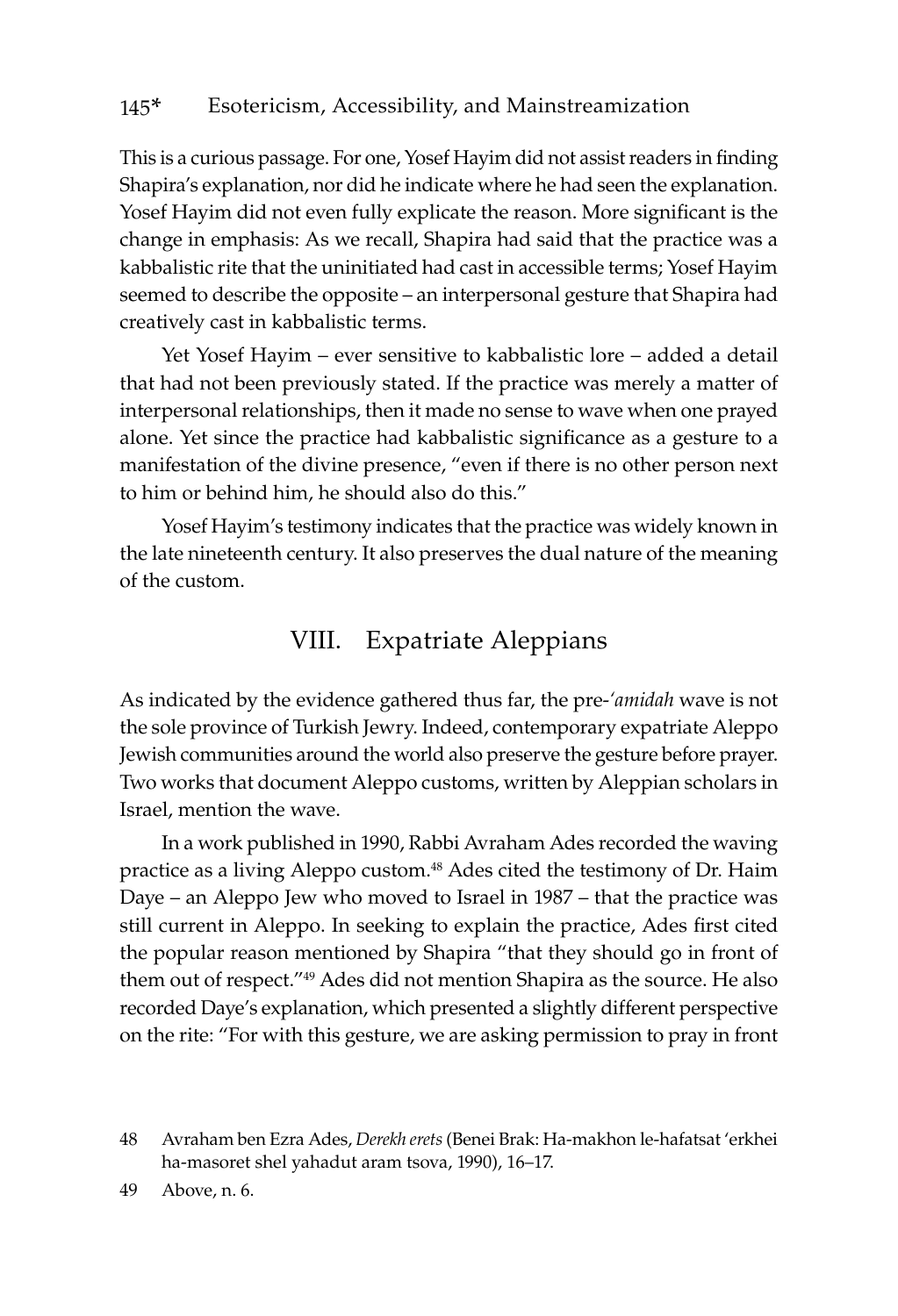#### Levi Cooper 146\*

of them," that is, in front of those standing behind.<sup>50</sup> Understandably, Ades cited his fellow Aleppian, Hamawi, as well as Yosef Hayim and finally Palache. Ades made no mention of the esoteric meaning of the custom, even though he would have seen indications of the kabbalistic angle in the writings of the authorities he cited.

In a collection of customs associated with prayer, the gesturing practice was discussed by Rabbi Yosef Abadi Shayo (1893–1976) and his grandson Rabbi Rachamim Moshe Shayo.<sup>51</sup> Here the gesture is described with the following words: "The congregation stands and greets each other with peace [*ve-notenim zeh la-zeh shalom*] with an indication, with a head movement or with their hand<sup>"52</sup>

In the footnotes to this line, the reason for the custom is explicated: "In order to show love and kinship before prayer."53 This objective is then explicitly linked to a famous passage from the Lurianic oeuvre:

Before the person sets about his prayer in the synagogue … it is imperative that he accepts upon himself the commandment of "And you should love your fellow as yourself" [Lev 19:18], and meditate on loving every person from the Children of Israel as [he loves] himself, for through this his prayer will ascend

#### 50 *Derekh erets*, 17.

- 51 Yosef Abadi Shayo was the son of Rabbi Ezra Abadi Shayo (1870–1939), an important Aleppo rabbi and teacher. Regarding Yosef Abadi Shayo, see Laniado, *Li-kedoshim asher ba-'arets*, 295 (and the many references according to the index on p. 406); Harel, *Books of Aleppo*, 253, 409; Sutton, *Aleppo*, 321–22; Vanunu, *Entsiklopediya arzei ha-levanon*, 2:1040–41; Rachamim Moshe Shayo, "Mavo," in *Ginze Eretz: Responsa on Tur Shulhan Aruch by Rabbi's* [sic] *of Aram Soba (Haleb)*, ed. Rachamim Moshe Shayo (Jerusalem: Siaḥ yisra'el, 2001), 28–30 (Hebrew).
- 52 Yosef Abadi Shayo, "Seder u-minhagei ha-tefillot be-ke[hillat] ko[desh] Aram Tsova bi-mei ha-hol," in *Ginze Eretz*, 16; Yosef Abadi Shayo and Rachamim Moshe Shayo, *Minhagei Aram Tsova–Ḥalab*, unpublished, 24. *Minhagei Aram Tsova–Ḥalab* was prepared for printing in Jerusalem 2008 but was not published. Comparing a reproduction of a page of Yosef Shayo's autograph manuscript (*Ginze Eretz*, 20) and the work prepared for publication (*Minhagei Aram Tsova–Halab*, 51–53) indicates that the grandson edited the grandfather's work without indicating where he changed the original text.
- 53 *Ginze Eretz*, 16 n. 19; *Minhagei Aram Tsova–Ḥalab*, 24 n. 20.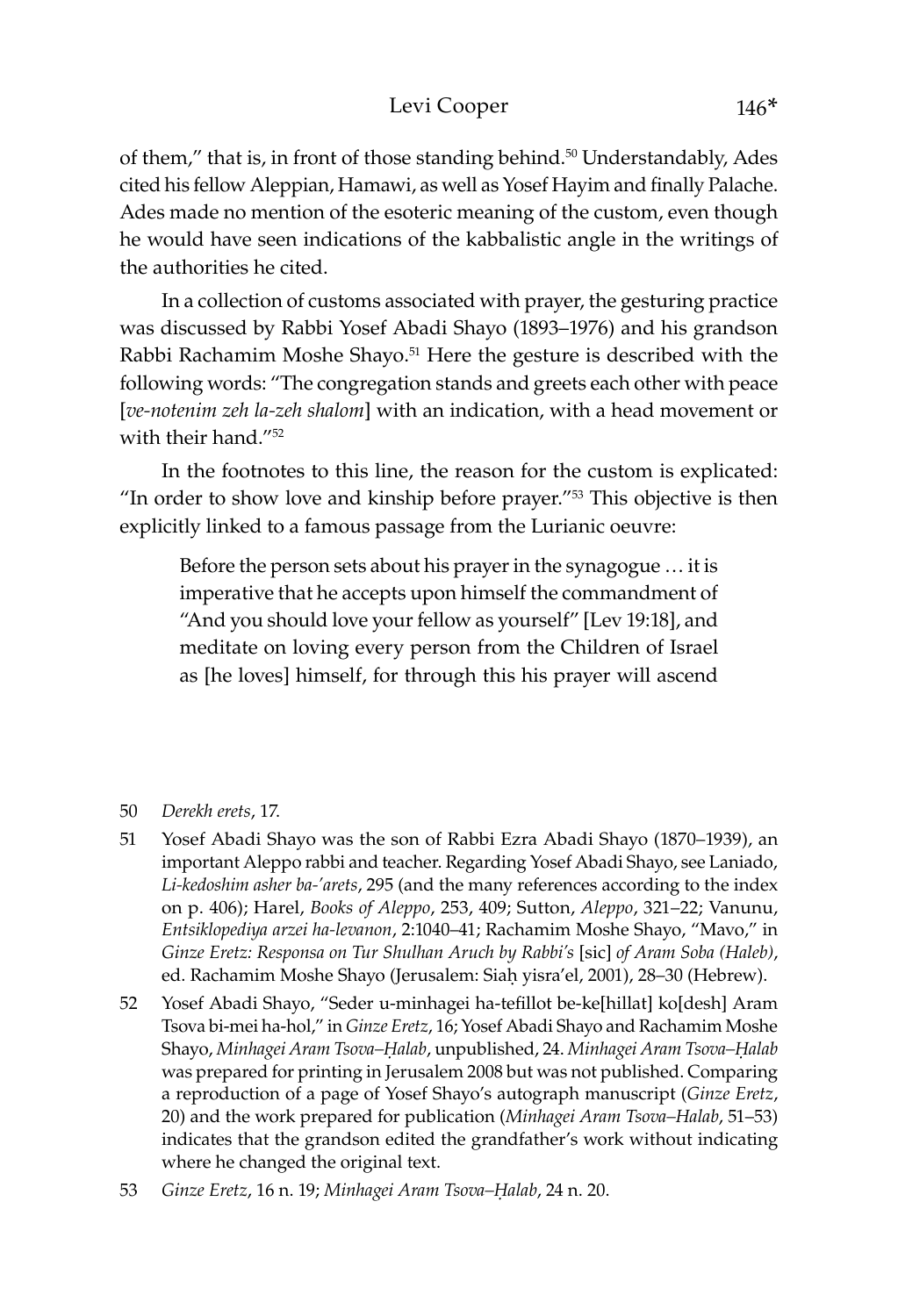as part of all the prayers of Israel, and [the prayer] will be able to ascend up high and to be fruitful.<sup>54</sup>

This passage had not been cited before in the context of the waving gesture, presumably because the passage focused on the beginning of the prayer service, not on the moments immediately before the *'amidah*. Read with this in mind, the link was a creative stretch from the original context of the Lurianic passage.

The footnote also referenced Palache, before acknowledging that not all communities wave and declaring that the value of unity in practice trumps a practice that is aimed at promoting unity:

And indeed here in the Holy Land there are places that have this custom, and there are places that do not have this practice. And a person should not change the practice of his locale, so that his prayer will rise together with all the prayers of Israel.<sup>55</sup>

The practice has not survived in the Ades synagogue in Jerusalem. This synagogue, founded in 1901, is officially known as the Great Synagogue Ades of the Glorious Aleppo Community and is considered the center of the Syrian community in Israel. Unlike in its American and Argentinian counterparts, the waving custom is no longer practiced there. The wave, however, remains part of the synagogue's collective memory: Oral testimonies recall that the old-timers used to wave before the *'amidah*. 56

It is noteworthy that, unlike the sources we have encountered thus far, the Aleppo sources make no mention at all of the kabbalistic perspective of the waving custom. This is the case even though it is apparent from the sources the writers cite that they were aware of the mystical angle. Thus Aleppo tradition features the interpersonal narrative: waving is a communal practice that expresses camaraderie. To be sure, communal unity is linked to communion with God, but the sources do not mention the theurgic import of the prayer gesture.

54 Hayim Vital, *Kol kitvei ha-'ari* (Jerusalem: n.p., 1988), vol. 9: Sha'ar ha-kavanot, part I, 2. On the custom that developed from this passage, see Moshe Hallamish, *Kabbalah: In Liturgy, Halakhah and Customs* (Ramat Gan: Bar-Ilan University Press, 2000), 356–82.

55 *Ginze Eretz*, loc. cit.; *Minhagei Aram Tsova–Ḥalab*, loc. cit.

56 As reported by regular attendees to Yosef Avivi, February 5, 2016. Author interview with Esther Yamin (née Halleli), September 11, 2017.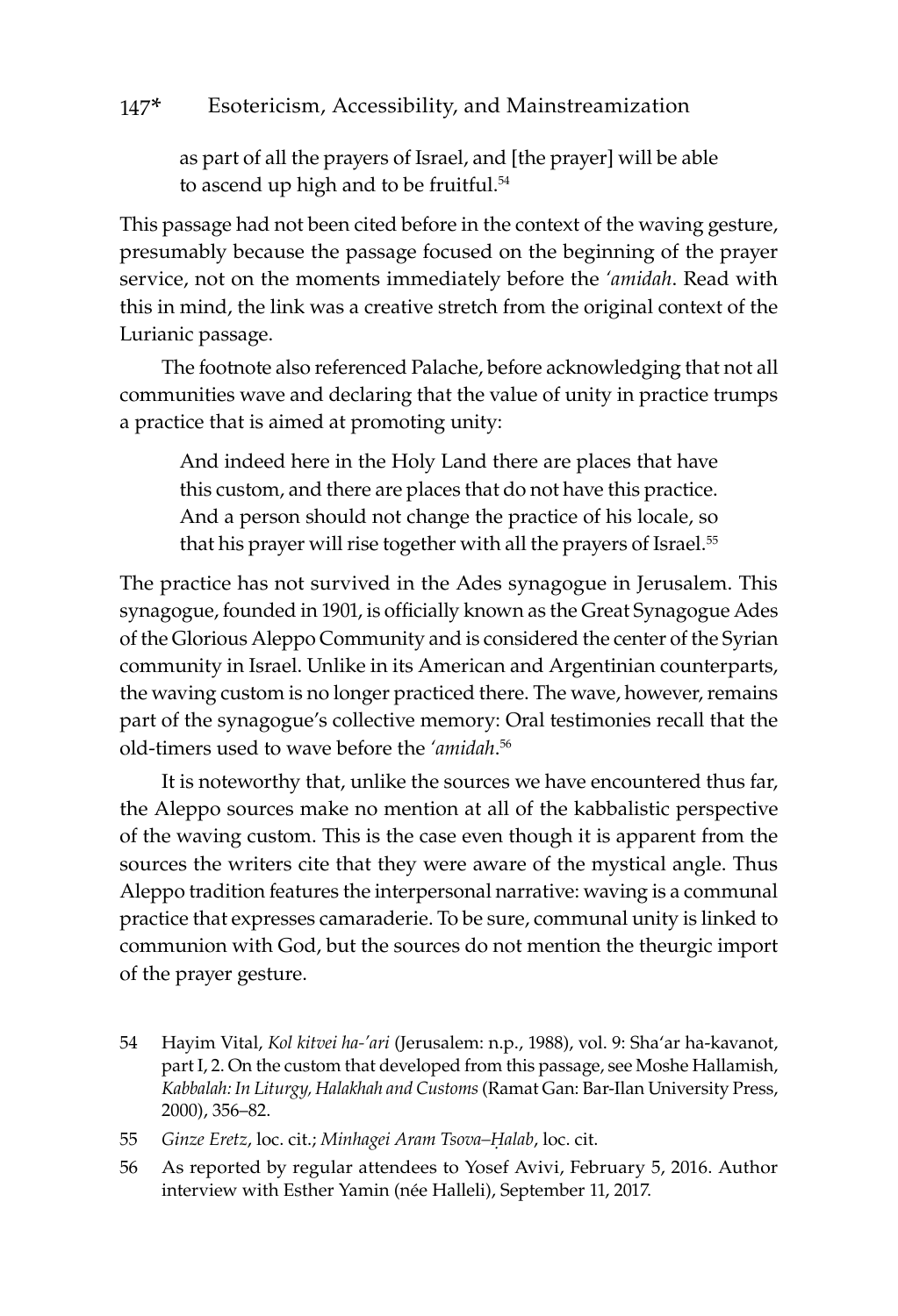# IX.İstanbul

When interviewed or asked informally, contemporary Istanbul Jews – both laypeople and rabbis – offered varieties of three explanations for the practice.<sup>57</sup> First, the Hahambaşi [chief rabbi] of Turkey, Rabbi İsak Haleva (b. 1940) echoed one of the explanations recorded by contemporary Aleppian expatriates: we are asking permission to pray in front of the people behind us.

Second, Istanbul Jews explained that the *'amidah* prayer is ideally a serious spiritual journey. Supplicants strive to leave this earthly realm for a moment of communion with God. As Murat Bildirici – a Turkish Jew whose family originally hailed from Syria – explained to me with a smirk: "Who knows if we will return?" Supplicants therefore turn to their fellow congregants and bid each other goodbye before embarking upon this venture. Bildirici and others offered a narrative of prayer as a spiritual journey whose final destination is clouded in uncertainty. While waving is a familiar farewell hand gesture, I have not found this explanation in the earlier sources.<sup>58</sup>

The third explanation offered by Istanbul Jews was less fatal. God is only interested in hearing prayers, provided that the supplicant's interpersonal relationships are exemplary. Heartfelt though prayers may be, if the supplicant is not on good terms with other human beings he or she has no license to beseech God. Nazlı Doenyas explained her understanding of the practice in moving terms:

57 Interviews conducted with Yusuf Andiç, Gabi Behiri, Murat Bildirici, Luna Bildirici, Refi Chaban, the rabbi of the Eşkenazi Sinagogu (Ashkenazi synagogue) in Istanbul Mendy Chitrik, Nazlı Doenyas, Hahambaşi Rabbi İsak Haleva, the rabbi of Ortaköy Nafi Haleva, and the rabbi of Yeniköy İzak Peres. January 9–15, 2014; March 23–29, 2015; January 12–17, 2016; February 14–19, 2017.

58 On farewell hand gestures, see Bäuml and Bäuml, *Dictionary of Worldwide Gestures*, 280–81.

Bildirici's explanation is reminiscent of a hasidic tradition associated with Rabbi Uri of Strelisk (Polish: Strzeliska Nowe; d. 1826) who was known for his ecstatic prayer. According to hasidic collective memory, every morning Uri was concerned lest his body expire while he exerted himself in devotional prayers. See Yehiel Mikhel Hibner, *Ma'aseh yeḥi'el*, *Meikhal ha-mayim*, *Mikhla de-'asvata* (Szatmar: N. M. Oesztreicher, 1907), 16d; Yisrael Berger, *'Eser tsaêtsaêot* (Piotrków: A. Y. Kleiman, 1909), sec. 5, nos. 6–7. It is difficult to conjure up a plausible link between Uri of Strelisk and the waving custom.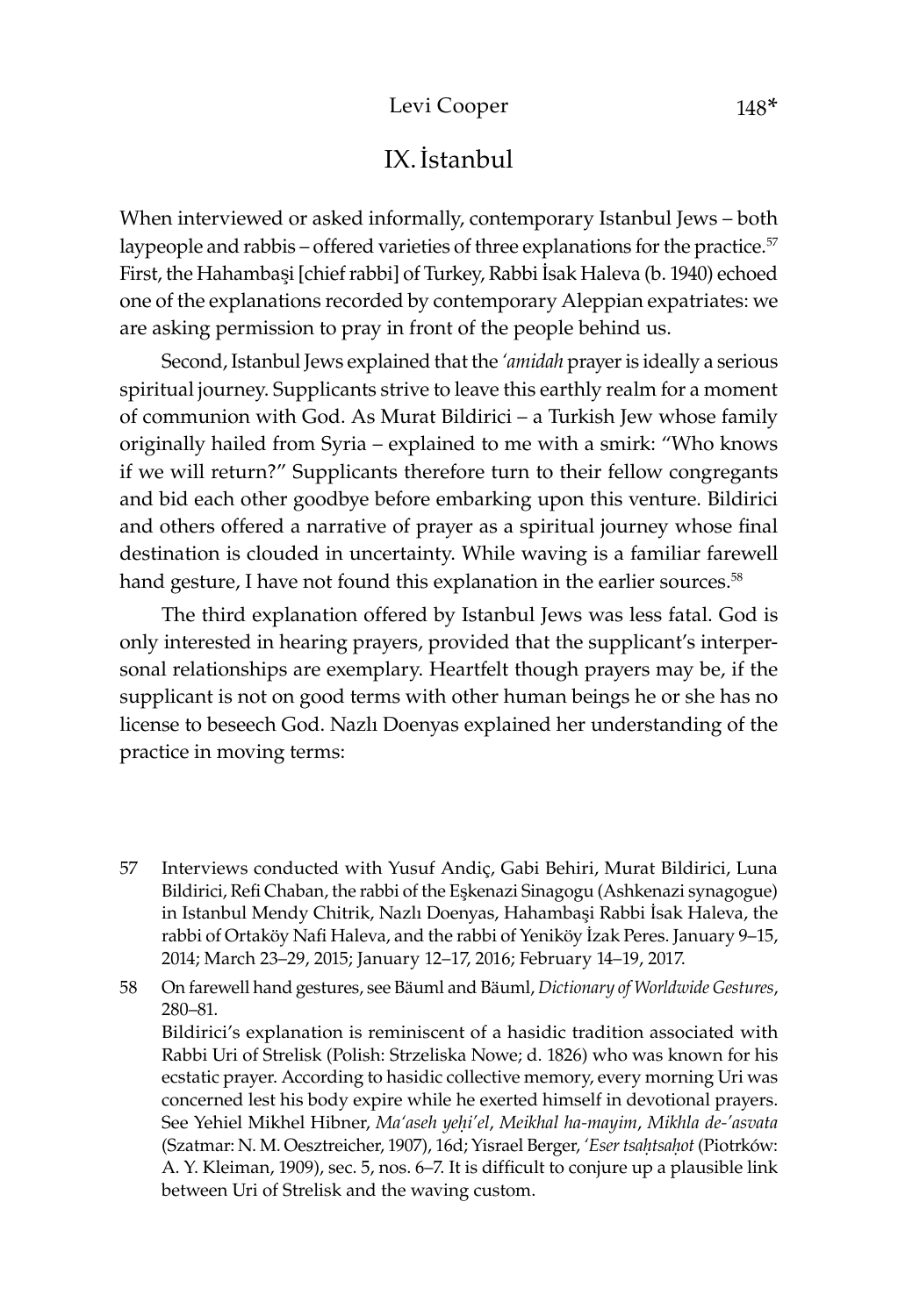We turn to each other, look into the eyes of those in our surroundings and acknowledge each other. At that moment we strive to connect, to make peace, to ask for forgiveness. To acknowledge that we are here for the same purpose: to connect to God. We are not praying alone, but as part of a community. This creates a bond between people. It is only after that introduction that we turn to talk to God.

The emphasis on looking into the eyes of fellow supplicants – as so eloquently described by Doenyas – is not mentioned in the sources I have cited thus far. Notwithstanding, in a responsum penned by Rabbi David ibn Zimra (*Radbaz*, ca. 1480–1572), looking at others as a prayer ritual is emphasized. Ibn Zimra highlighted the practical value and the mystical efficacy of looking at people who evoke feelings of love.<sup>59</sup>

Murat Bildirici added to Doenyas' explanation: "Before entering God's palace there should be no broken hearts within the community." Doenyas, Bildirici, and others emphasized the importance of actively and consciously seeking to repair interpersonal relationships. Before daring to commune with God, conflict between friends must first be resolved.<sup>60</sup> Turkish informants

- 59 David ibn Zimra, *Sh[e'elot] u-t[eshuvot] ha-radbaz: Ḥeleq shelishi* (Fürth: Itsik ben David et al., 1781), 14c–d, no. 472. See also Yinon, "Hashpa'ot sufiyot," 175–77; Uri Safrai, "'Worship of the Heart' in the Kabbalah of the Sixteenth Century" (PhD diss., Ben-Gurion University of the Negev, 2016), 151–54 (Hebrew).
- 60 This too is reminiscent of a passage in a prayer attributed to the hasidic master Rabbi Elimelekh of Leżajsk (1717–1787), one of the central personalities in the formative period of Hasidism. Elimelekh is credited with composing a *Tefillah qodem tefillah* [a prayer before prayer] that includes the beseeching words: "[God,] put in our hearts, that we all see the good in our friends and not their faults. May we each speak with our peers in a straightforward manner that is desirable before You. And may no hatred, from one person towards another, rise, Heaven forefend." See, for instance, *Tehillim: … Mishpat tsedek…* (Breslau?: n.p., 1830–1831), 16–17. Regarding the phenomenon of prayers before prayers in general, see Hallamish, *Studies in Kabbalah and Prayer*, 11–45. As with Uri of Strelisk, it would seem highly improbable to link this prayer with the waving custom. For one, if Elimelekh was indeed doing unorthodox hand movements during prayer (as other early hasidic masters were described as doing), then those gestures might have been highlighted by his opponents and defended by his son in a famous letter of defense that he penned; see *No'am Elimelekh* (Lemberg: S. Rapaport, 1787), 110d–112a; Mordecai Wilensky, *Hasidim and Mitnaggedim: A Study of the Controversy between Them in the Years 1772*–*1815* (Jerusalem: Bialik Institute, 1970, 1990), 168–76 (Hebrew).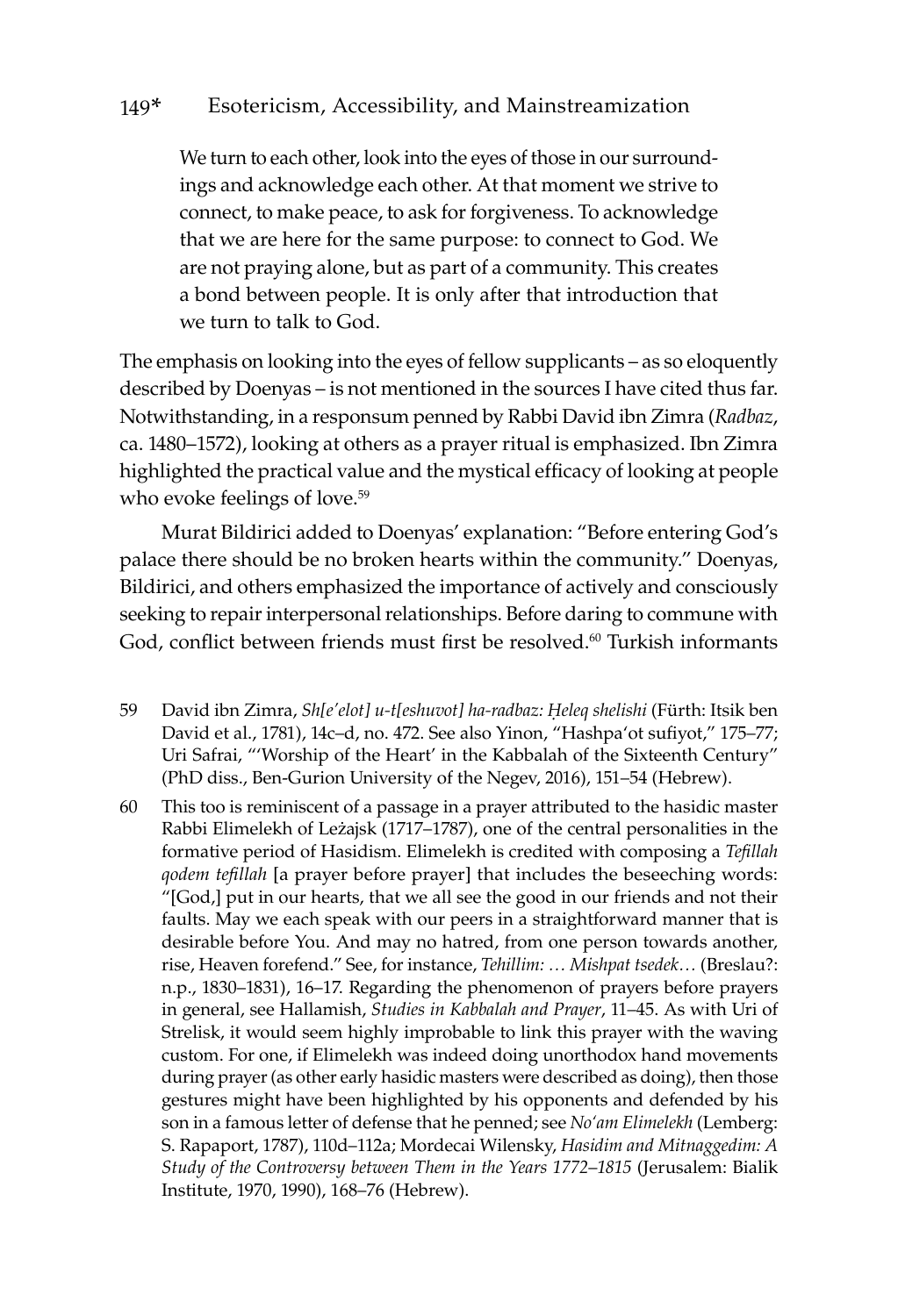thus echoed the Lurianic tradition about repairing interpersonal relationships before communing with God, though they seemed to be unaware of this link.

None of the Istanbul informants identified a textual source for the waving practice, nor were they particularly concerned about the existence of a source. For a mimetic gesture that is still practiced, this is unsurprising. The words of American anthropologist Edward Sapir (1884–1939) ring true:

[W]e respond to gestures with an extreme alertness and, one might almost say, in accordance with an elaborate and secret code that is written nowhere, known by none, and understood by all. … the laws of gesture, the unwritten code of gestured messages and responses, is the anonymous work of an elaborate social tradition.<sup>61</sup>

Like their expatriate Aleppo counterparts – none of the Istanbul interviewees made any reference to the kabbalistic angle of the practice.<sup>62</sup> In effect, the useable explanations of the custom had eclipsed the esoteric meaning rooted in Lurianic lore.

When interviewing contemporary Istanbul Jews, it was clear that the practice is widely perceived as a local custom, an intangible cultural artefact understood to be meaningful. Yet according to the Hahambasi the wave was not practiced in Istanbul in his youth "thirty years ago." The rabbi of *Bet Yisrael* synagogue in Sisli, David Sevi, confirmed this. According to Haleva, the custom was brought to Istanbul by Jews who hailed from Izmir.<sup>63</sup> The Izmir roots of the custom are unsurprising: Palache recorded the wave and apparently gestured himself, and Izmir Jews accord great respect to the venerable sage of their city. Even today, Izmir Jews slightly rise in their seats at the mere mention of Palache's name.

61 Edward Sapir, "The Unconscious Patterning of Behavior in Society," in *Selected Writings of Edward Sapir in Language, Culture and Personality*, ed. David G. Mandelbaum (Berkeley: University of California Press, 1958; 4th printing 1963), 556; first published in E. S. Drummer (ed.), *The Unconscious: A Symposium* (New York: Knopf, 1927), 114–42.

62 See also Moshe-Mordechai van Zuiden, "Hurray for Turkish Jews," *The Times of Israel*, June 19, 2017, http://blogs.timesofisrael.com/hurray-for-turkish-jews.

63 Public sermon in *Bet Yisrael* synagogue, Şişli, Istanbul, February 11, 2017. My thanks to Rabbi Mendy Chitrik for sharing this sermon with me. Haleva confirmed this information when I spoke to him on February 18, 2017.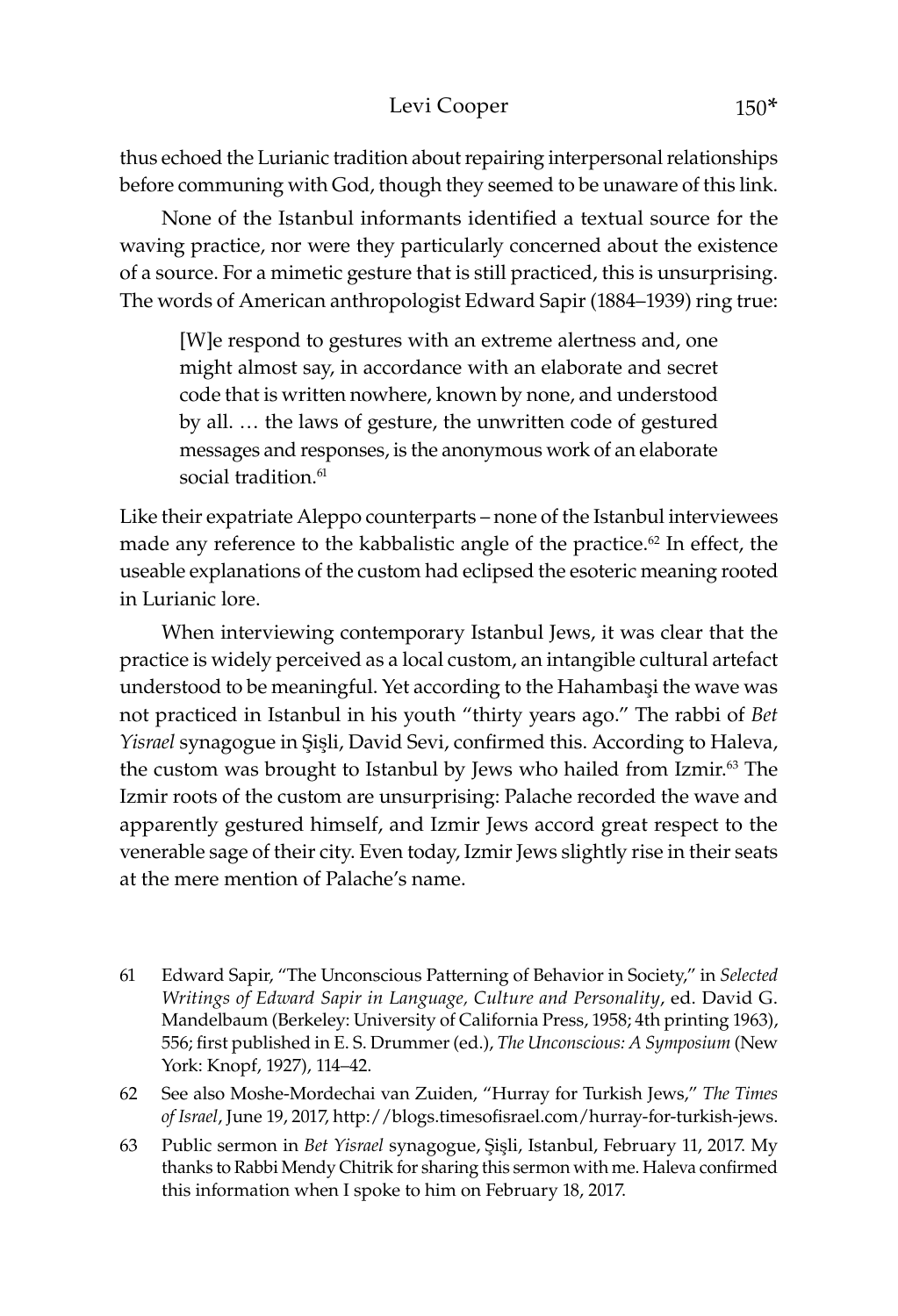The Izmir-to-Istanbul transition points to the mobility of customs in general, and how quickly and easily a ritual practice can become entrenched in a community as an integral part of the culture. Mobility, however, is a double edged sword: just as a custom can become part of a community's prayer narrative, it can also swiftly disappear – as in the case of expatriate Aleppians in Jerusalem. It is to this disappearing act that I now turn.

### X. Mainstreamization

Up to this point I have described a process of sidelining the esoteric frame of the waving practice in favor of widely accessible narratives. Despite the move toward understandable meaning, the custom today is marginal. To be sure, there are significant communities that preserve the custom as part of their daily prayer ritual, but these are distinct groups; in particular, Jewish communities in Turkey and expatriate Aleppo communities. Outside these insular pockets, the custom is not widely practiced and is generally unknown.

The fact that Ashkenazi Jews are ignorant of the practice may not surprise us, but that non-Ashkenazi communities are unfamiliar with the custom is unexpected. This is particularly so, given that Yosef Hayim of Baghdad recorded the custom in his popular compendium of Jewish law. This state of affairs is indicative of a third stage of evolution of the custom: mainstreamization followed by mainstreaming.

Let me clarify the two related terms I am employing here. The transitive verb "mainstreaming" can be defined as actively incorporating into a central group. It is often used to describe the objective or process of integrating students with special needs into regular educational settings. Following from this, I use the term "mainstreaming" when describing a conscious process of making Jewish practice conform to a prevailing current. Mainstreaming is a development that is advocated, encouraged, and even actively pursued. Mainstreaming may be driven by compassion or by ideals, and it often reflects a particular social agenda. Mainstreaming may be a violent process that ignores differences, seeks to obliterate uniqueness, and strives to blunt diversity. At times, mainstreaming might even invalidate, degrade, or simply discard practices that are not in line with the perceived mainstream.

I use the relatively new term "mainstreamization" to refer to a similar development that occurs *without* a person, persons, or group actively orchestrating the process or campaigning for the result. Mainstreamization occurs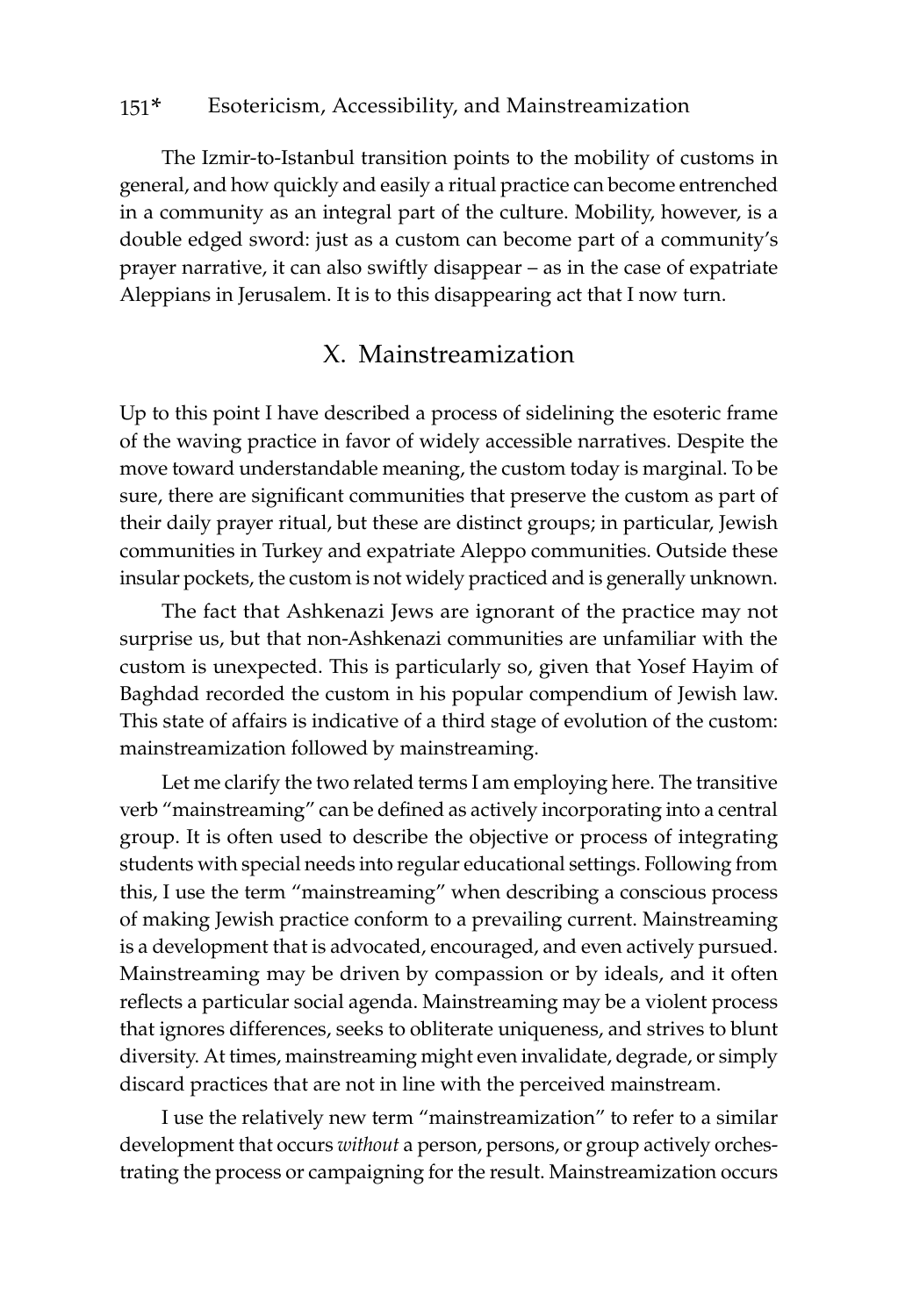as a by-product of other processes, such as urbanization or displacement of a community. Mainstreamization is often an evolving process that occurs almost imperceptibly and generally unconsciously.<sup>64</sup>

One of the key factors in facilitating mainstreamization is often new and improved modes of communication: movable type, etchings and engravings, postal networks, international journals, telegraph and telephone, and modern electronic means. Such media, perforce, bring disparate communities into virtual close proximity. With urbanization and more so with migration, farflung and relatively isolated Jewish communities find themselves in actual close proximity to each other. Naturally – and to an extent unconsciously – they begin to compare their traditional practices. While communal identities may be retained, over time melting pots of contemporary society succeed in erasing many idiosyncratic customs.

With regard to the waving gesture, mainstreamization occurred as a result of the displacement of communities and the concomitant move to the nascent State of Israel. After arrival in the Land of Israel, communities that had previously been separated by vast distances and political borders found themselves living near each other. With this new geographic proximity, communities were now in a position to easily observe and freely comment on each other's conduct.

I highlighted the Aleppo practice, noting that waving has been preserved in insular communities in America and Argentina but not in the Aleppian flagship synagogue in Jerusalem. A contemporary Aleppian scholar – the aforementioned Rachamim Shayo – citing community elders, explained why Aleppians in Jerusalem did not preserve their traditional customs:

When Aleppian scholars moved to Jerusalem, they saw that Jerusalem customs were mostly like the customs of the holy

64 For an example of mainstreamization of Jewish practice in the context of hasidic custom, see Levi Cooper, "Bitter Herbs in Hasidic Galicia," *JSIJ* 12 (2013): 1–40. For mainstreamization in a different context, see Naveen Mishra "The Mainstreamisation of Cultural Diversity: The Corporates, Media and Similarisation of Publics in India," *Journal for Communication and Culture* 2 (2012): 139–59. I have avoided familiar terms like assimilation, acculturation, and integration because they lack the nuanced gap between mainstreaming and mainstreamization that I want to amplify here. In the present context, I also seek to avoid engaging with the baggage and problematic uses of those familiar terms; see Todd M. Endelman, "Assimilation," in *The YIVO Encyclopedia of Jews in Eastern Europe*, ed. Gershon D. Hundert (New Haven: Yale University Press, 2008), 1:81–87.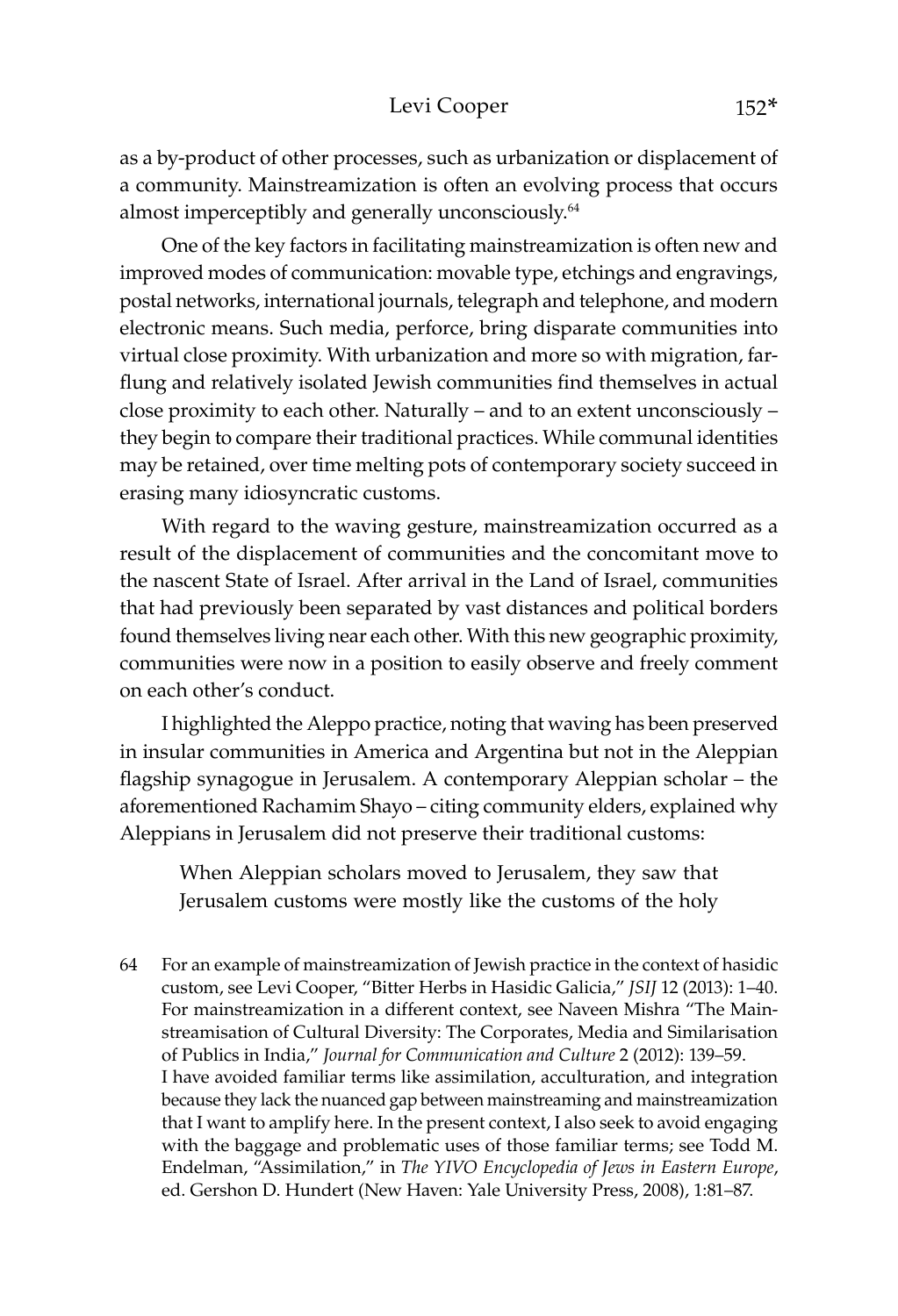community of pietists of *Beit El*, that are based according to the holy writings and customs of our master the *Ari* [Luria].65

Rachamim Shayo continued, explaining that the Aleppian scholars were well versed in Lurianic teachings, hence assimilating local Jerusalem practice was not anathema to their tradition. Outside of Jerusalem, Aleppian communities mostly preserve their original practices.

Neat as it may seem, Shayo's explanation would not explain jettisoning the waving practice which – as we saw – easily fit into the Lurianic structure. Moreover, Shayo's approach does not account for the gradual erosion of Aleppian customs in Jerusalem, as recounted by old-timers. Nor does Shayo's reason explain why Aleppians around the world are renowned for zealously guarding their traditional customs, while their counterparts in Jerusalem appear to be willing to trade their ancient practices for local customs. It would appear that Shayo is offering an ex post facto explanation for the evolutionary process I have dubbed mainstreamization.<sup>66</sup>

What began as a process of subtle, unorchestrated mainstreamization was furthered by intense mainstreaming of Jewish practice. Various legal authorities advocated mainstreaming of Jewish practice, such as Rabbi Sabato Morais (1823–1897) and Rabbi Ben-Zion Meir Hai Uziel (1880–1953), who both sought to promote unity even at the expense of erasing their own Sephardic traditions.<sup>67</sup> The most significant mainstreaming project was masterminded by Rabbi Ovadia Yosef (1920–2013), whose legal and political activism aimed at uniting Jewish practice in the State of Israel under the banner of Yosef Qaro's legal legacy. While it may be too early to fully sketch the contours of Ovadia Yosef's impact, it is evident that his vision included active mainstreaming of Jewish custom. With regard to the non-Ashkenazi

- 65 *Ginze Eretz*, 4 n. 1. *Beit El*, also known as *Midrash Ḥasidim* and *Yeshivat Ha-mequbbalim*, is a center for the study of Jewish mystical tradition. It was founded in 1737 in Jerusalem and continues to function to this day.
- 66 Compare the nuanced response of another community the expatriate Djerban Jewish community – to similar circumstances: Meir Mazuz, "Haqdamah," in Khalfon Moshe Ha-kohen, *Berit kehuna ha-shalem* (4th ed., Benei Brak: Yeshivat kisei rahamim, 1990), 1:2–10.
- 67 Arthur Kiron, "Golden Ages, Promised Lands: The Victorian Rabbinic Humanism of Sabato Morais" (Ph.D. diss., Columbia University, 1999), 164–70; Ben-Zion Meir Hai Uziel, *Piskei 'uzi'el be-she'elot ha-zeman* (Jerusalem: Mossad Harav Kook, 1977), nos. 1–2; idem, *Mishpetei 'uzi'el* (Tel Aviv: Levitzki, 1935–1940), vol. 2: *even ha-'ezer*, no. 83.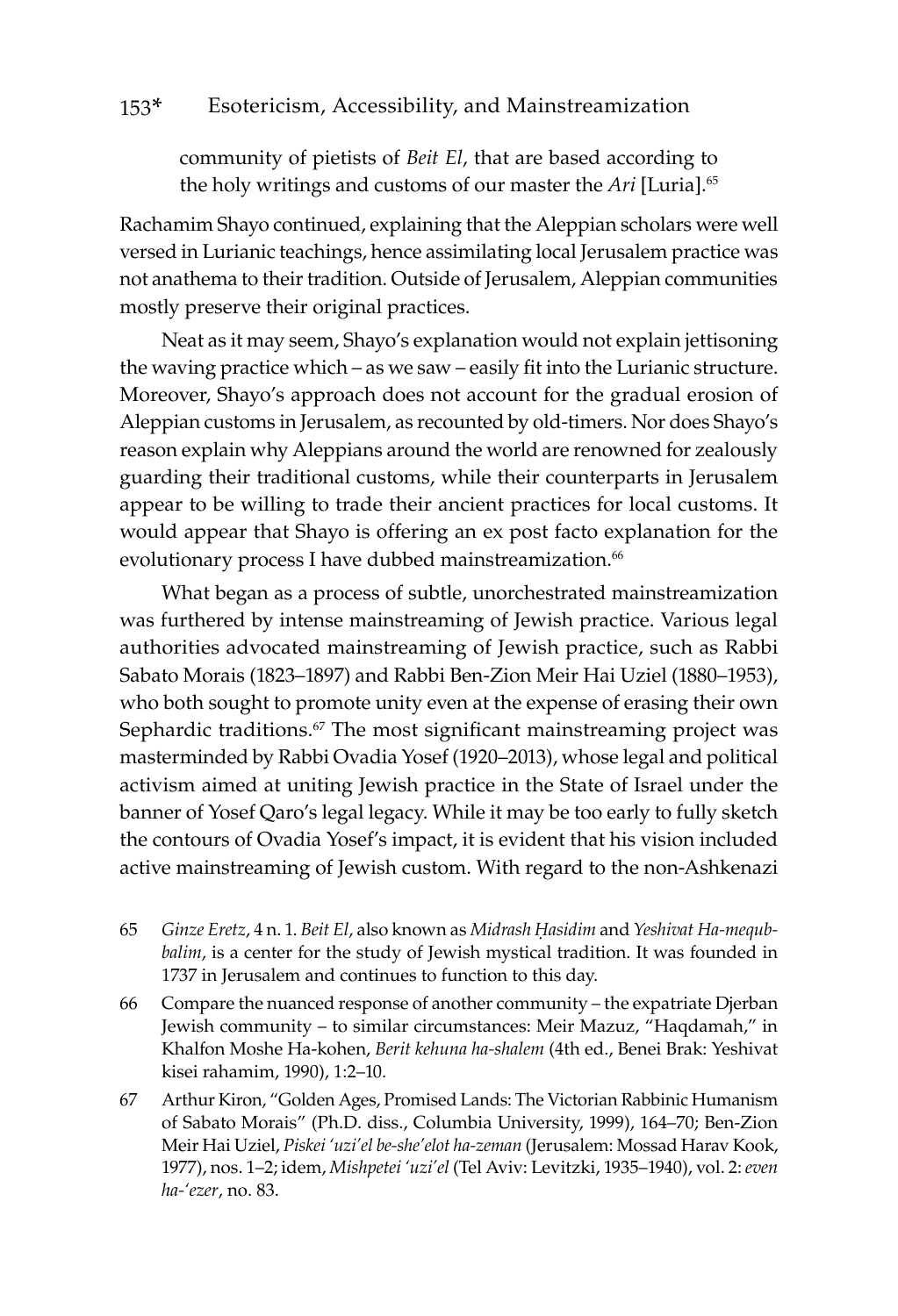world – Sephardim, communities from Arab countries, communities from North Africa, and others – Ovadia Yosef's mainstreaming project achieved unparalleled success.<sup>68</sup>

Ovadia Yosef's *Halikhot 'olam* – an eight volume detailed response to Yosef Hayim's *Ben ish ḥai* – was part of his gargantuan mainstreaming endeavor. In this work, Ovadia Yosef responded to each passage of Yosef Hayim's *Ben ish ḥai*. This collection of responses was based on controversial public lectures that Ovadia Yosef delivered in his youth. The work was printed some sixty years later, once Ovadia Yosef was a recognized and accepted judicial authority, who wielded considerable political clout.69 In *Halikhot 'olam*, Ovadia Yosef's comment against the pre-*'amidah* wave fits his mainstreaming vision:

And it is appropriate to be careful, for if people do so [that is, gesture] before the *'amidah* prayer of the afternoon prayer and of the evening prayer, they should pay attention when they respond *amen, yehei shemeih rabba* ["Amen, may His great name," a phrase from the responsive *qaddish* prayer recited before the *'amidah* in the afternoon and evening] to focus well, that they should not be preoccupied with these movements, and [then] when they respond *amen, yehei shemeih rabba* their heart is not with them.<sup>70</sup>

The seemingly harmless, friendly, or mystically significant gesture is perceived by the jurist to precipitate problematic circumstances. Heretofore the wave had been construed as part of preparation for prayer – either as a gesture

68 Ovadia Yosef's approach to the practices of Ashkenazi communities is complex, though beyond the present scope. See, inter alia, Ovadia Yosef, *Yabi'a omer* (Jerusalem: Porat Yosef, 1954–2009), vol. 5, *oraḥ ḥayim*, no. 43; vol. 6, oraḥ ḥayim, no. 43; vol. 6, even ha-'ezer, no. 14.

Regarding Ovadia Yosef, see Zohar, *Luminous Face of the East*, 312–52; Benjamin Lau, *From "Maran" to "Maran": The Halachic Philosophy of Rav Ovadia Yosef* (Tel Aviv: Miskal, 2005) (Hebrew); Ariel Picard, *The Philosophy of Rabbi Ovadya Yosef in an Age of Transition: Study of Halakhah and Cultural Criticism* (Ramat Gan: Bar-Ilan University Press, 2007) (Hebrew); idem, "Maḥazir ha-'atarah le-yoshnah," in *The Gdoilim: Leaders Who Shaped the Israeli Haredi Jewry*, ed. Benjamin Brown and Nissim Leon (Jerusalem: Magnes, 2017), 807–31.

- 69 Regarding *Halikhot 'olam*, see Lau, *From Maran to Maran*, 29–31; Picard, *Philosophy of Rabbi Ovadya Yosef*, 53–54; idem, "Maêazir ha-'atara le-yoshnah," 808–9.
- 70 Ovadia Yosef, *Halikhot 'olam* (Jerusalem: Makhon Ma'or Yisra'el, 1998–2003), 1:129.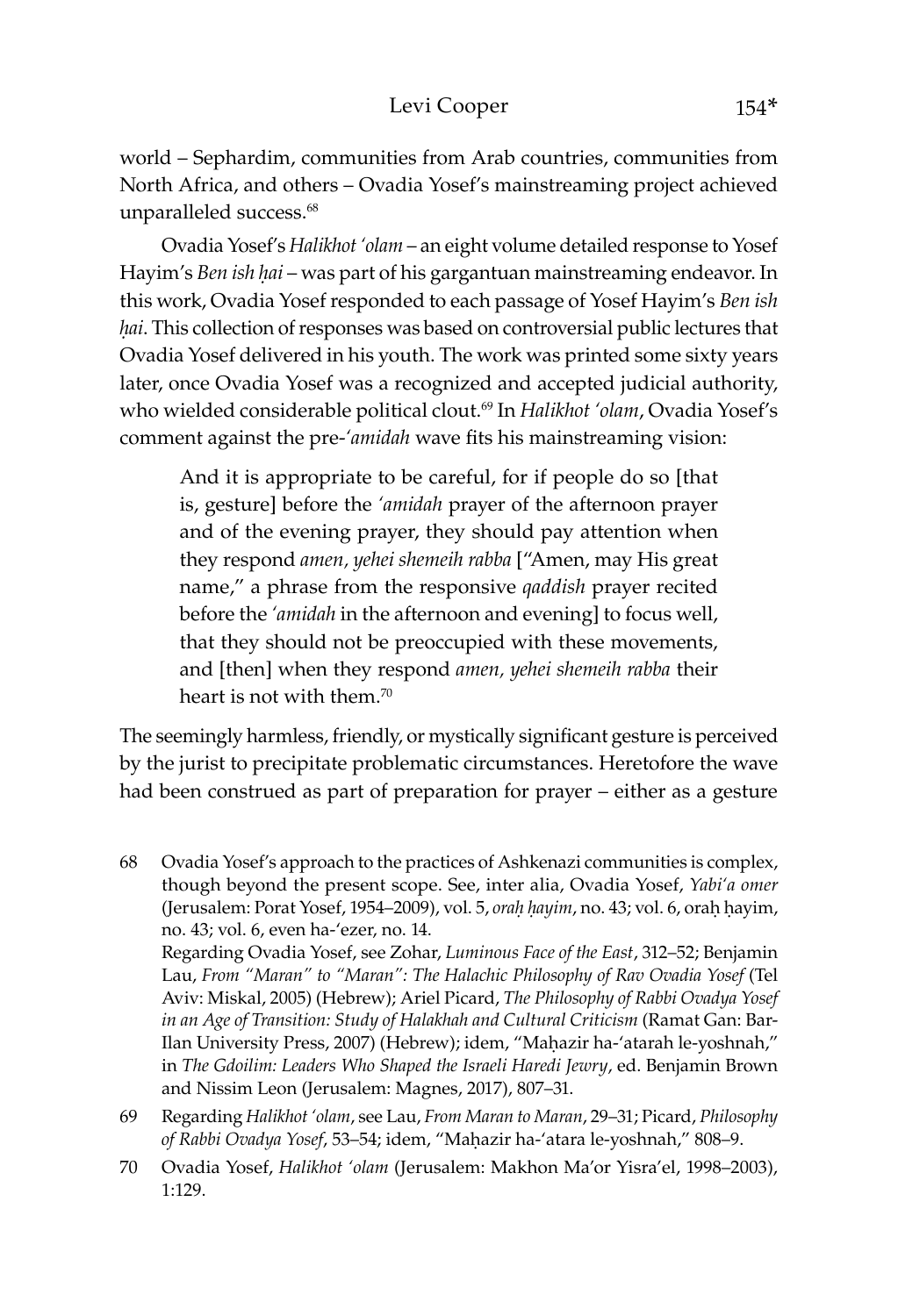laden with Lurianic import or as an interpersonal prerequisite for addressing God. Yet Ovadia Yosef fearlessly introduced a new element – the need to focus on the responsive *qaddish* – that led him to conclude that the gesture constituted an unwarranted distraction and should therefore be proscribed.

Ovadia Yosef's argument is curious, for it could be reasoned that the silent gesture allows supplicants to avoid a verbal interruption of the prayer service.<sup>71</sup> Moreover, to the extent that his argument is convincing, it could only hold true for the afternoon and evening prayers, but not for the morning prayer, where there is no *qaddish* immediately before *'amidah*.

These considerations – the silent nature of the gesture and the possible distinction between different services – did not detain Ovadia Yosef. After declaring his legal distaste for the custom, he encouraged readers to join the mainstreaming crusade: "And the one who warns and the one who is careful, may their peace increase like a river." In other words: abandon the practice and urge others to ditch it as well. Thus the colorful mosaic of Jewish practice was whitewashed.

Perhaps it is important to note that Ovadia Yosef's program was not born out of disdain for Yosef Hayim (who, as we recall, did not wave himself, but recorded the wave). On the contrary, Ovadia Yosef held the great Baghdadi scholar in the highest esteem.<sup>72</sup> At the very least, we might say that an eight volume response to a one volume work indicates that Ovadia Yosef recognized Yosef Hayim's centrality. Ovadia Yosef may have even been troubled by the reality that he found himself in: Consistently disagreeing with a foremost scholar of Jewish law and custom, and persistently undermining his authority. Indeed, Ovadia Yosef recounted a dream where Yosef Hayim came to encourage him in his work, including his public teaching and attempts

- 71 As Bäuml and Bäuml noted: "When words fail, gestures are well known to be an effective means of communication" (*Dictionary of Worldwide Gestures*, 4).
- 72 See, for instance, Ovadia Yosef's approach to Yosef Hayim's pseudonymous work, *She'elot u-teshuvot torah lishmah*. In Ovadia Yosef's mind it was impossible that the great Baghdadi scholar could be behind such a ruse: "It is extremely difficult to say – Heaven forefend – that [Yosef Hayim] would lie in order to hide the name of the author" (Yosef, *Yabi'a omer*, vol. 9, *oraḥ ḥayim*, no. 96). Regarding this pseudonymous work see Levi Cooper, "A Baghdadi Mystery: Rabbi Yosef Hayim and *Torah Lishmah*," *Jewish Educational Leadership* 14 (2015): 54–60 and the sources cited therein.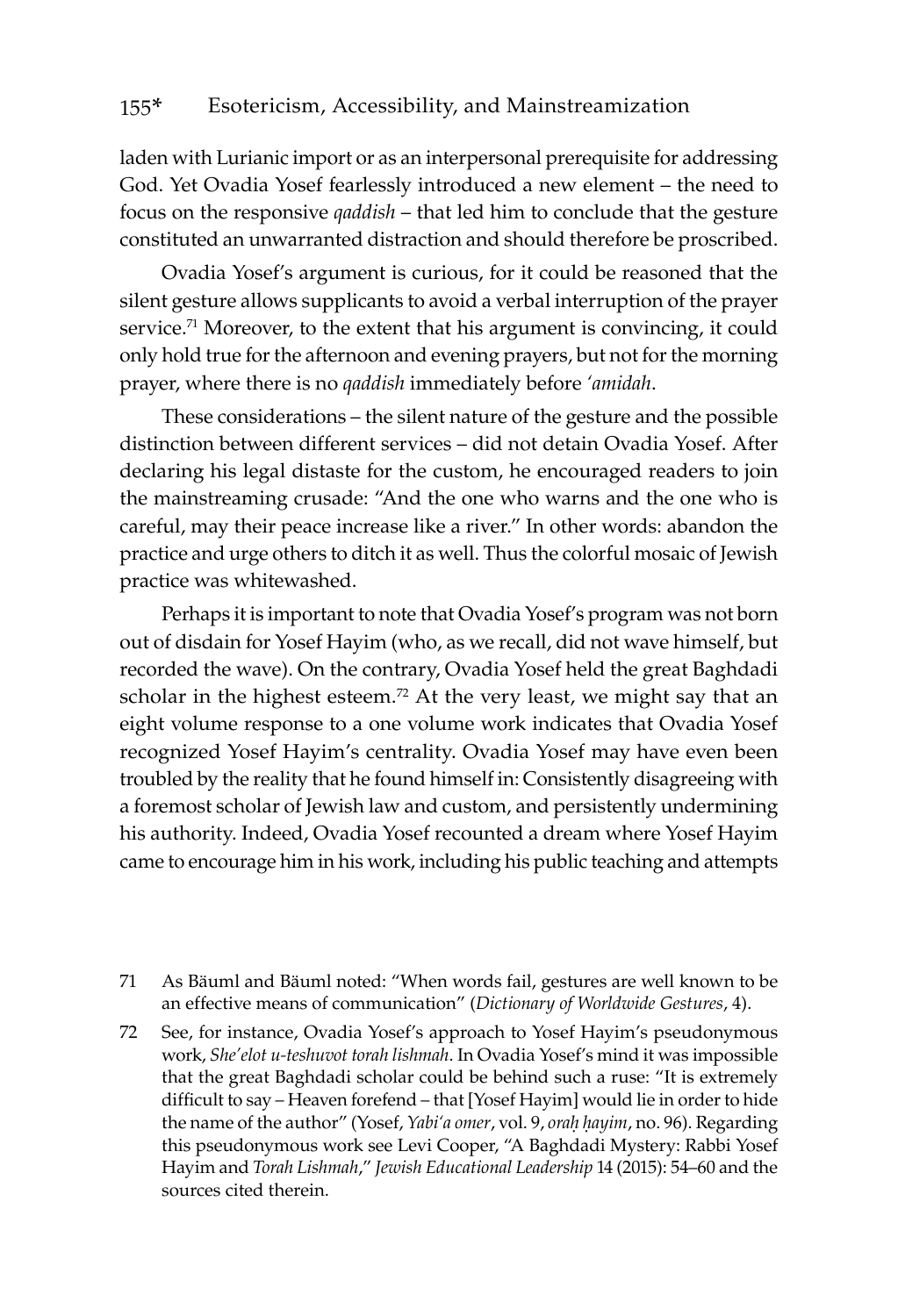#### Levi Cooper 156\*

to bring people back to traditional Jewish practice.<sup>73</sup> Notwithstanding any hesitation he may have had, Ovadia Yosef was not to be swayed from his melting-pot motive. Waving in prayer was just one casualty in Ovadia Yosef's determined mainstreaming campaign.

### XI.Nature Reserves

I have sketched the survival and evolution of the waving practice, from the seventeenth century through to contemporary times. This exploration identified the strata of the custom's evolution. The analysis demonstrated how a custom survives and its meaning develops over time. Looking at the sweep of sources we can discern three tropes: esotericism, accessibility, and mainstreamization.

The earliest record of the custom dates back to the seventeenth century, and describes a practice rooted in kabbalistic lore. In its oldest form, the custom may have had nothing to do with unity, friendship, or interpersonal relationships. Alternatively, it is possible that the waving custom existed before Kabbalists imbued it with mystical import. Regardless of the true origins of the practice, the recorded history begins at the point when the wave was already steeped in esoteric meaning.

While Jewish practice has often been fashioned by esoteric considerations, this realm had been beyond the ken of most. The mere mention of a kabbalistic core may have sufficed for a custom to take root, even though people did not truly fathom its meaning.

As people gestured before praying, they developed or preserved accessible explanations for their conduct. Instead of mystifying the practice by offering lofty, esoteric, and untouchable reasons, people brought the custom down to earth. At first, these understandable explanations lived alongside the mystical reasons in testimonies of the practice: The earliest record of the custom notes that people were already offering more useable explanations. With time, these accessible reasons took the place of the esoteric lore; the kabbalistic frame was sidelined and useable narratives were given prominence.

This account suggests the possibility of a fascinating evolution of a ritual practice: A kabbalistic custom that is preserved and survives the ages, but

<sup>73</sup> Ovadia Yosef, *Taharat ha-bayit* (Jerusalem: n.p., 1988–2006), 2:14–15. For a different take on the dream, see Picard, "Maḥazir ha-'atarah le-yoshnah," 815-16.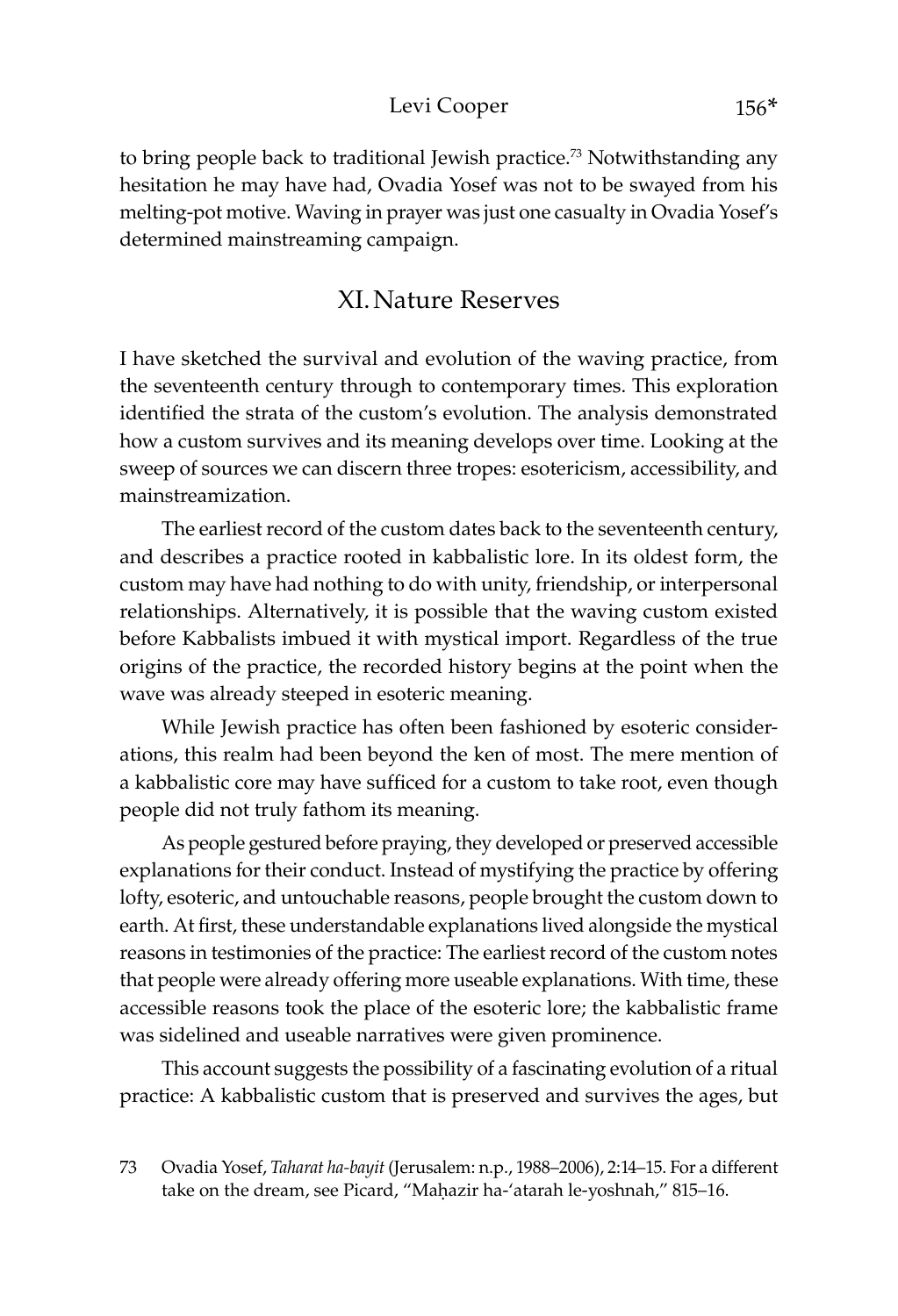is framed and reframed so that it makes sense to those who are not fluent in Jewish mysticism. The accessibility of these new explanations may have contributed to the very survival of the practice, giving it meaning for a broader cross-section of synagogue attendees.

At the third stage, processes of mainstreamization and mainstreaming threaten the survival of this special prayer gesture. Yet unconscious mainstreamization or even proactive mainstreaming do not, perforce, result in erasure. Thus the custom endures and even thrives in enclaves that are, to some extent, protected from outside influence. These communities are untouched by subtle mainstreamization because of geographic location, and for sociological reasons are somewhat insulated from aggressive mainstreaming attempts.

Such communities that preserve the custom function like Nature Reserves. They are cordoned off from outside influences. They operate as closed ecosystems that effectively or actively shut out foreign stimuli and safeguard native life.<sup>74</sup>

The ideal of the Nature Reserve may not always succeed – as in the case of the Ades synagogue in Jerusalem – because encroaching elements overcome the barriers of the protected area. In some cases – like the Aleppo communities in America – the formation of a Nature Reserve is a conscious decision and its maintenance requires constant and vigilant communal effort. In other cases – like in the Istanbul synagogues – the Nature Reserve is formed by circumstances such as geographic and political detachment from other Jewish communities. In both these cases, the Nature Reserve protects against the extinction of an inimitable custom.

Valiant attempts to sketch Ovadia Yosef's political and judicial biography began during his lifetime. These worthy studies tell us little about Ovadia Yosef's impact and legacy over time – a story which is still unfolding today. It is possible that in coming years we will see a reassertion of distinct communal identity as a backlash to Ovadia Yosef's aggressive mainstreaming policies.

\*\*\*

Thus, for instance, in 2016 a private printing venture in Israel issued a new prayer book based on the rulings of Hayim Palache. This daily prayer

74 On the Nature Reserve as a metaphor for describing a community dedicated to preservation of custom, see Levi Cooper and Maoz Kahana, "The Legal Pluralism of an Enclave Society: The Case of Munkatch Hasidism," *Journal of Legal Pluralism and Unofficial Law* 48 (2016): 83–85.